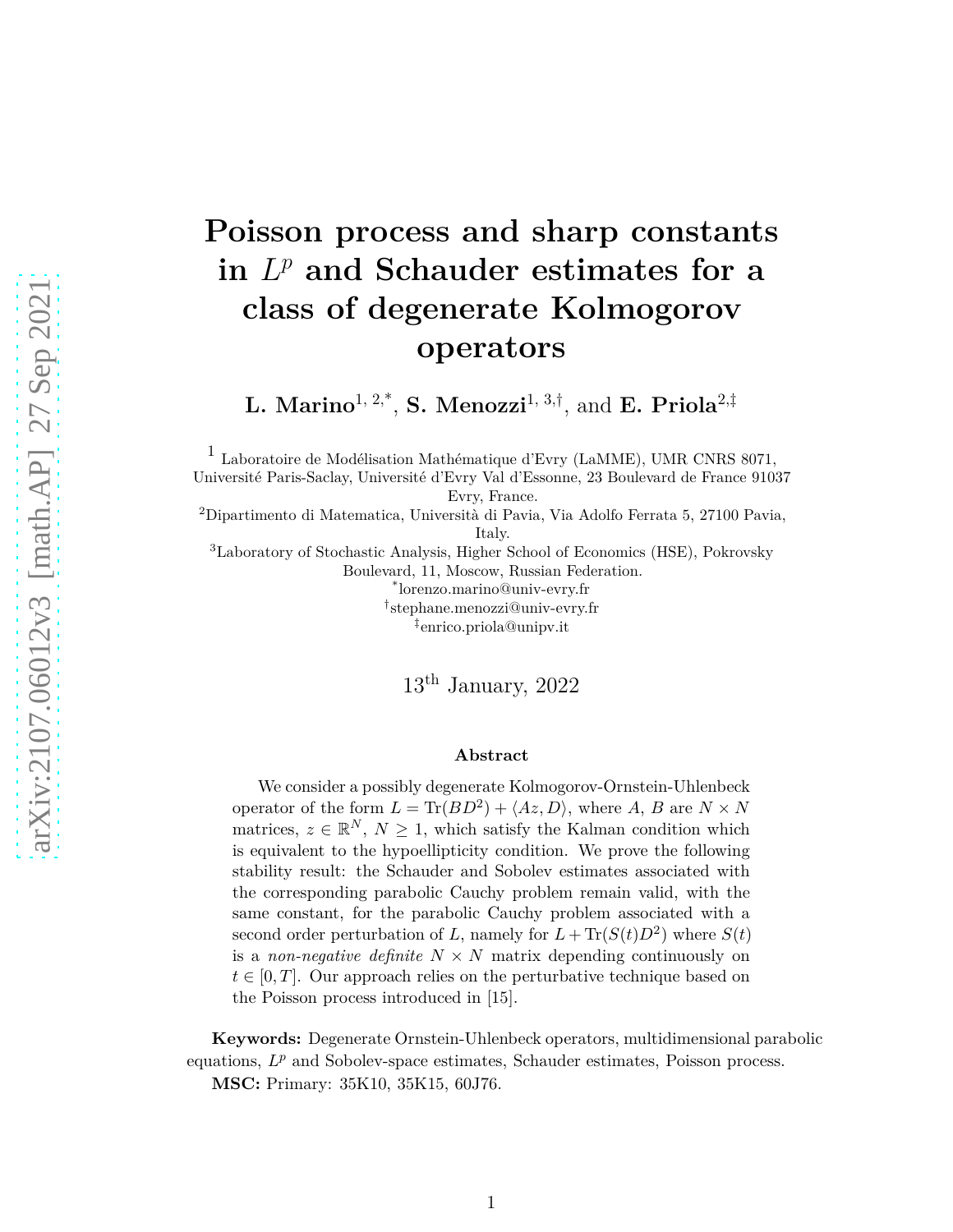## **1 Introduction**

Let us first consider the following parabolic Cauchy problem:

<span id="page-1-0"></span>
$$
\begin{cases} \partial_t u(t,x,y) = \Delta_x u(t,x,y) + x \cdot \nabla_y u(t,x,y) + f(t,x,y), \\ u(0,x,y) = 0, \end{cases}
$$
\n(1.1)

where  $(t, x, y)$  is in  $(0, T) \times \mathbb{R}^{2d}$ , for an integer  $d \ge 1$ . The underlying differential operator

$$
L^{K} = \Delta_x + x \cdot \nabla_y = \sum_{i=1}^{d} \partial_{x_i x_i}^{2} + \sum_{i=1}^{d} x_i \partial_{y_i}
$$

is the so-called Kolmogorov operator whose fundamental solution was derived in the seminal paper [\[11\]](#page-24-1). This particular operator was also mentioned by Hörmander as the starting point for his theory of hypoelliptic operators [\[9\]](#page-24-2). Let us write  $z = (x, y) \in \mathbb{R}^{2d}$  and by  $\partial_{z_j}$  and  $\partial_{z_i z_j}^2$  we denote respectively the first and the second partial derivatives with  $i, j = 1, \ldots, 2d$ .

We are interested in studying the influence of a second order perturbation on equation [\(1.1\)](#page-1-0). Precisely, for a time-dependent matrix  $\{S(t): t \in [0, T]\}$ in  $\mathbb{R}^{2d} \otimes \mathbb{R}^{2d}$  such that  $t \mapsto S(t)$  is continuous and  $S(t)$  is *symmetric* and *nonnegative definite* for any fixed *t*, we consider the *perturbed* Cauchy problem:

<span id="page-1-1"></span>
$$
\begin{cases} \partial_t u_S(t,z) = L^K u_S(t,z) + \sum_{i,j=1}^{2d} S_{ij}(t) \, \partial_{z_i z_j}^2 u_S(t,z) + f(t,z) \\ =: L^{K,S} u_S(t,z) + f(t,z), \\ u_S(0,z) = 0, \ z \in \mathbb{R}^{2d}. \end{cases} \tag{1.2}
$$

In particular, we will show that Sobolev (and Schauder) estimates which hold for solutions *u* of the Cauchy Problem [\(1.1\)](#page-1-0) are also true, with the same constants, for solutions  $u<sub>S</sub>$  to [\(1.2\)](#page-1-1). Clearly, the operator  $L<sup>K,S</sup>$  can be seen as a perturbation of *L* <sup>K</sup> involving second order partial derivatives with continuous time-dependent coefficients.

For now, let us explain our main results in a special form for equation  $(1.1)$  in the case of  $L^p$ -estimates (or Sobolev estimates). For a statement of our results in the whole generality, we instead refer to Section 2.

For a fixed final time  $T > 0$  and a source  $f$  in  $C_0^{\infty}((0,T) \times \mathbb{R}^{2d})$ , it is known from the work of Bramanti *et al.* [\[2\]](#page-23-0), Theorem 3*.*1 (see also Section [2.3](#page-10-0) below), that equation [\(1.1\)](#page-1-0) admits a unique classical bounded solution *u* which satisfies for  $p$  in  $(1, +\infty)$  the following estimates:

<span id="page-1-2"></span>
$$
\|\Delta_x u\|_{L^p((0,T)\times\mathbb{R}^{2d})} \le C_p \|f\|_{L^p((0,T)\times\mathbb{R}^{2d})} = C_p \|\partial_t u - L^K u\|_{L^p((0,T)\times\mathbb{R}^{2d})}. \tag{1.3}
$$

Note that in this case  $C_p = C_p(d) > 0$ . We will actually manage to prove that the unique classical bounded solution  $u<sub>S</sub>$  to  $(1.2)$  satisfies the estimate

<span id="page-1-3"></span>
$$
\|\Delta_x u_S\|_{L^p((0,T)\times\mathbb{R}^{2d})} \le C_p \|f\|_{L^p((0,T)\times\mathbb{R}^{2d})} = C_p \|\partial_t u_S - L^{K,S} u_S\|_{L^p((0,T)\times\mathbb{R}^{2d})},\tag{1.4}
$$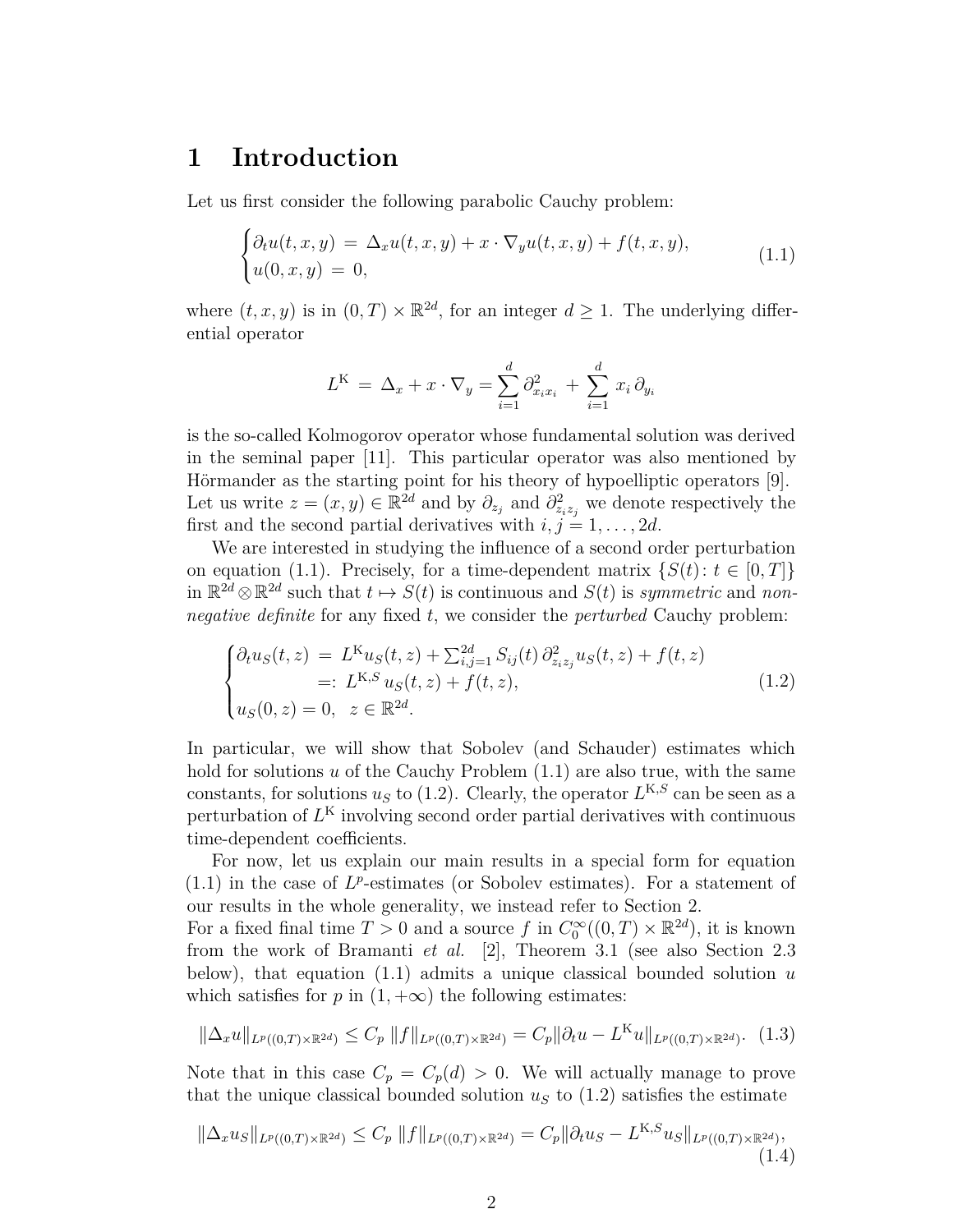with the **same** previous constant  $C_p$  as in [\(1.3\)](#page-1-2). This result seems to be new even in dimension  $2d = 2$  and even if we only consider  $S(t) = S$ ,  $t \in [0, T]$ , where *S* is a  $2 \times 2$  *symmetric non-negative definite* matrix.

For a uniformly elliptic second order perturbation  $S(t) = S$ ,  $t \in [0, T]$ , where *S* is *positive definite*, we could also have appealed to [\[3\]](#page-23-1) to derive estimates like in [\(1.4\)](#page-1-3). For related estimates in the uniformly elliptic case, see also Section 4 in Metafune *et al.* [\[20\]](#page-25-0). However, note that from [\[3\]](#page-23-1) and [\[20\]](#page-25-0) we could only deduce that the constant  $C_p$  depends on the ellipticity constant of the perturbation (this is the first eigenvalue  $\lambda_S$  of *S*) and on the maximum eigenvalue of *S* (on this respect, see also [\[14\]](#page-24-3) and [\[23\]](#page-25-1)).

The remarkable point in  $(1.4)$  is that the  $L^p$ -estimates are stable under second order perturbations, which can be possibly degenerate. Namely, the fact that  $S(t)$  might be degenerate for some t in  $(0,T)$ , or even in some non-empty sub-intervals of  $(0, T)$ , does not affect the estimates in  $(1.4)$ .

To prove [\(1.4\)](#page-1-3), we combine the results of [\[2\]](#page-23-0) with a probabilistic *perturbative* approach based on the Poisson process inspired by [\[15\]](#page-24-0). There, it was established in particular that the  $L^p$ -estimates for non-degenerate parabolic heat equations with space homogeneous coefficients are valid with constants that are independent of the dimension.

**Remark 1.1.** Importantly, the approach of [\[15\]](#page-24-0) turns out to be sufficiently robust to handle the estimates in the degenerate directions as well. We recall that the associated maximal  $L^p$ -regularity was studied e.g. in [\[1\]](#page-23-2), [\[10\]](#page-24-4) or [\[5\]](#page-23-3). Let *p* in  $(1, +\infty)$ , there exists  $\tilde{C}_p > 0$  such that for *f* in  $C_0^{\infty}((0, T) \times \mathbb{R}^{2d})$  the unique classical bounded solution  $u$  of  $(1.1)$  verifies

<span id="page-2-0"></span>
$$
\|(\Delta_y)^{\frac{1}{3}}u\|_{L^p((0,T)\times\mathbb{R}^{2d})}\leq \tilde{C}_p\,\|f\|_{L^p((0,T)\times\mathbb{R}^{2d})}=\tilde{C}_p\|\partial_t u - L^K u\|_{L^p((0,T)\times\mathbb{R}^{2d})},\tag{1.5}
$$

where  $(\Delta_y)^{\frac{1}{3}}$  denotes the fractional Laplacian with respect to the degenerate variables  $y$  in  $\mathbb{R}^d$ . It turns out that this estimate is also stable for the previously described second order perturbation. Namely, for  $u<sub>S</sub>$  solving  $(1.2)$ ,

$$
\|(\Delta_y)^{\frac{1}{3}}u_S\|_{L^p((0,T)\times\mathbb{R}^{2d})} \leq \tilde{C}_p \|f\|_{L^p((0,T)\times\mathbb{R}^{2d})} = \tilde{C}_p \|\partial_t u_S - L^{K,S}u_S\|_{L^p((0,T)\times\mathbb{R}^{2d})},
$$
\nwhere again  $\tilde{C}_p$  is the same as in (1.5).

**Remark 1.2.** The same type of stability results will also hold for the corresponding global Schauder estimates, first established in the framework of anisotropic Hölder spaces for the solution of  $(1.1)$  by Lunardi [\[17\]](#page-24-5) (see also [\[18\]](#page-24-6), [\[19\]](#page-24-7) and the references therein). We refer to estimate [\(4.17\)](#page-23-4).  $\Box$ 

We point out that our results in Section 3 could also possibly be obtained by using the general theorems of Section 4 in [\[15\]](#page-24-0). This section in [\[15\]](#page-24-0) introduces a more general probabilistic approach and provides unexpected regularity results. However checking in our case all the assumptions given in that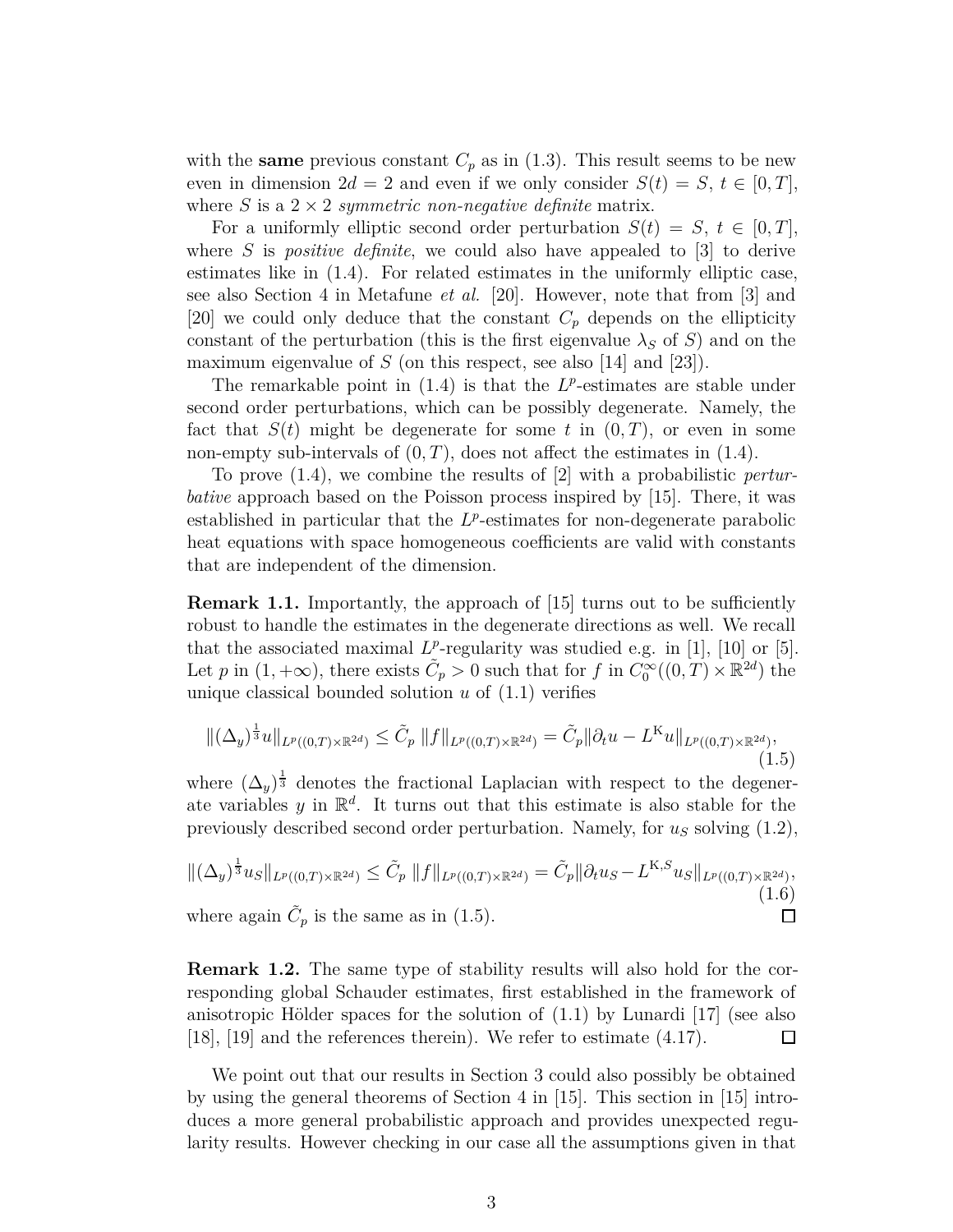section is quite involved. On the other hand, we provide self-contained proofs inspired by Sections 2 and 3 of [\[15\]](#page-24-0).

It remains a challenging open problem to have a purely analytic proof of our regularity results.

*L p* **-estimates for degenerate Ornstein-Uhlenbeck operators.** Let us now describe the more general framework we are going to consider here. Let  $\mathbb{R}^N = \mathbb{R}^{d_0} \times \mathbb{R}^{d_1}$  where  $d_0, d_1$  are two *non-negative* integers such that  $d_0 + d_1 =$ *N* and  $d_0 \geq 1$ . let us introduce the non-negative, symmetric matrix *B* in  $\mathbb{R}^N \otimes \mathbb{R}^N$  given by

$$
B = \begin{pmatrix} B_0 & 0 \\ 0 & 0 \end{pmatrix},
$$

where  $B_0$  is a symmetric, positive definite matrix in  $\mathbb{R}^{d_0} \otimes \mathbb{R}^{d_0}$  such that

$$
\nu \sum_{i=1}^{d_0} \xi_i^2 \le \sum_{i,j=1}^{d_0} (B_0)_{ij} \xi_i \xi_j \le \frac{1}{\nu} \sum_{i=1}^{d_0} \xi_i^2,
$$

for all  $\xi \in \mathbb{R}^{d_0}$ , for some  $\nu > 0$ .

We will use, as underlying *proxy* operators, the family of degenerate Ornstein-Uhlenbeck generators of the form

<span id="page-3-1"></span>
$$
L^{\text{ou}}f(z) = \text{Tr}(BD^2f(z)) + \langle Az, Df(z) \rangle, \quad z = (x, y) \in \mathbb{R}^{d_0 + d_1} = \mathbb{R}^N, \tag{1.7}
$$

for a matrix *A* in  $\mathbb{R}^N \otimes \mathbb{R}^N$ , where  $\langle \cdot, \cdot \rangle$  denotes the usual inner product in  $\mathbb{R}^N$ . Moreover, we assume the Kalman condition:

**[K]** There exists a non-negative integer *k*, such that

$$
Rank[B, AB, \dots, A^k B] = N,
$$
\n(1.8)

where  $[B, AB, ..., A^k B]$  is the  $\mathbb{R}^N \otimes \mathbb{R}^{N(k+1)}$  matrix whose blocks are  $B, AB$ ,  $\ldots$ ,  $A^kB$ . From the non-degeneracy of  $B_0$ , the above condition amounts to say that the vectors

$$
\{e_1, \ldots, e_{d_0}, Ae_1, \ldots, Ae_{d_0}, \ldots, A^k e_1, \ldots, A^k e_{d_0}\} \text{ generate } \mathbb{R}^N, \qquad (1.9)
$$

where  $\{e_i\}_{i \in \{1,\dots,d_0\}}$  are the first  $d_0$  vectors of the canonical basis for  $\mathbb{R}^N$ .

Assumption **[K]** (which also often appears in control theory; see e.g. [\[26\]](#page-25-2)) is equivalent to the Hörmander condition on the commutators (c.f. [\[9\]](#page-24-2)) ensuring the hypoellipticity of the operator  $\partial_t - L^{\text{ou}}$ . In particular, it implies the existence and the smoothness of a distributional solution for the following equation:

<span id="page-3-0"></span>
$$
\begin{cases} \partial_t u(t,z) = L^{\text{ou}} u(t,z) + f(t,z), & \text{on } (0,T) \times \mathbb{R}^N; \\ u(0,z) = 0, & \text{on } \mathbb{R}^N, \end{cases}
$$
 (1.10)

where *f* is a function in  $C_0^{\infty}((0,T) \times \mathbb{R}^N)$ .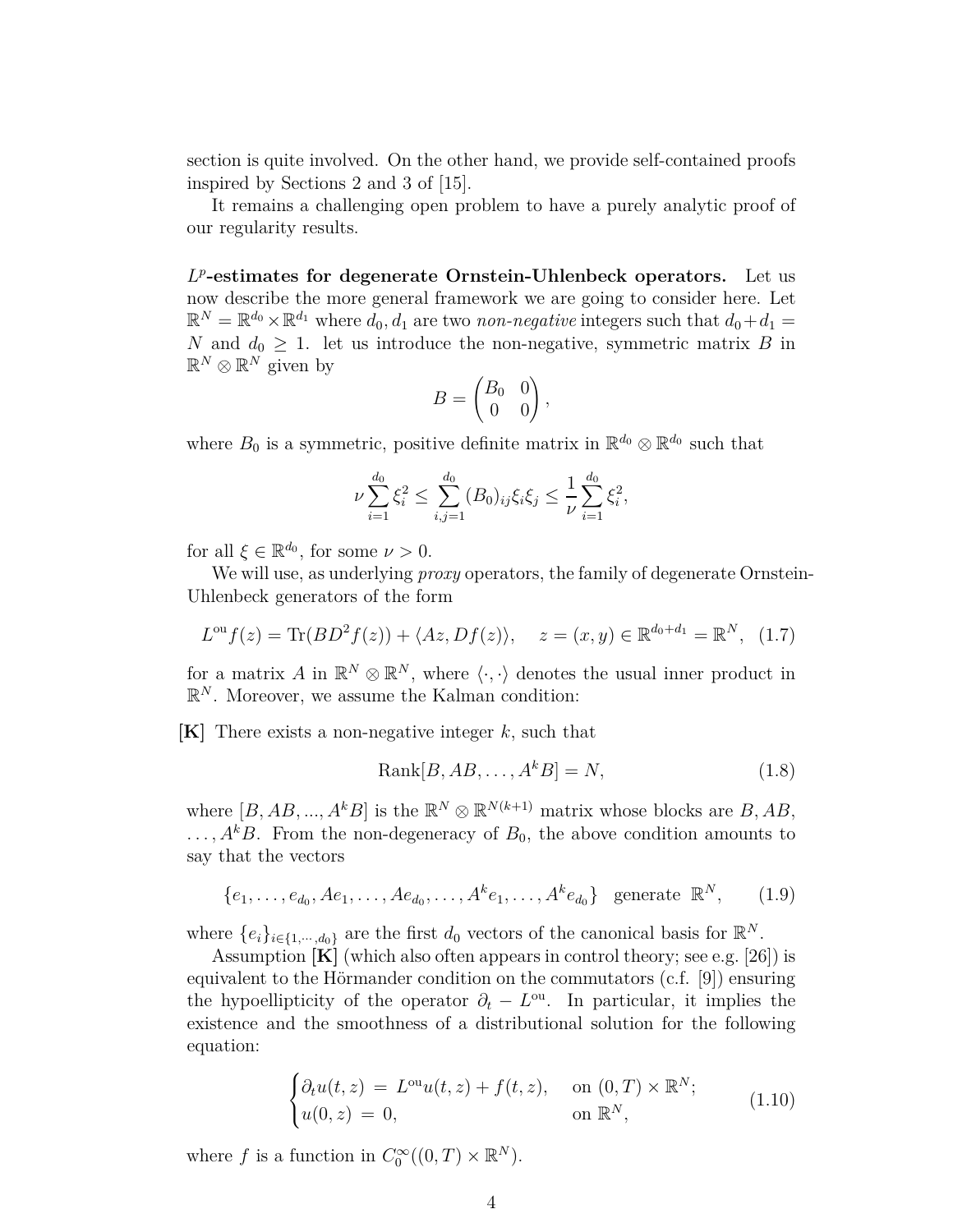Similarly to [\[15\]](#page-24-0), we will prove below the existence and uniqueness of bounded regular solutions to [\(1.10\)](#page-3-0) assuming that the source *f* belongs to the space  $B_b(0,T; C_0^{\infty}(\mathbb{R}^N))$ , which contains  $C_0^{\infty}((0,T)\times \mathbb{R}^N)$ , and that can be roughly described as the family of functions which are bounded measurable in time and compactly supported in space uniformly in time (see Section [1.2](#page-7-0) for a precise definition). Equation [\(1.10\)](#page-3-0) will be understood in an integral form (cf. formula  $(1.25)$ ).

By Theorem 3 in [\[3\]](#page-23-1) and exploiting some explicit properties of the underlying heat kernel (see Section [2.3](#page-10-0) below), it can be derived that for any fixed *p* in  $(1, +\infty)$ , there exists  $C_p = C_p(\nu, A, d_0, d_1, T)$  such that

<span id="page-4-0"></span>
$$
||D_x^2u||_{L^p((0,T)\times\mathbb{R}^N)} \leq C_p ||\partial_t u - L^{\text{ou}}u||_{L^p((0,T)\times\mathbb{R}^N)} = C_p ||f||_{L^p((0,T)\times\mathbb{R}^N)},
$$
\n(1.11)

where for any *z* in  $\mathbb{R}^N$ ,  $t \in [0, T]$ ,  $D_x^2 u(t, z)$  stands for the Hessian matrix in  $\mathbb{R}^{d_0} \otimes \mathbb{R}^{d_0}$  with respect to the variable *x*. We set

$$
B_I = \begin{pmatrix} I_{d_0,d_0} & 0_{d_0,d_1} \\ 0_{d_1,d_0} & 0_{d_1,d_1} \end{pmatrix}
$$

and note, in particular, that [\(1.11\)](#page-4-0) can be rewritten in the following, equivalent way:

$$
||B_I D^2 u B_I||_{L^p((0,T)\times \mathbb{R}^N)} = ||D_x^2 u||_{L^p((0,T)\times \mathbb{R}^N)}
$$
  
\n
$$
\leq C_p ||\partial_t u - L^{\text{ou}} u||_{L^p((0,T)\times \mathbb{R}^N)} = C_p ||f||_{L^p((0,T)\times \mathbb{R}^N)},
$$
\n(1.12)

<span id="page-4-2"></span>where  $D^2u = D^2_z u$  represents instead the full Hessian matrix in  $\mathbb{R}^N \otimes \mathbb{R}^N$  with respect to *z*.

Fixed a continuous mapping  $t \mapsto S(t)$  such that  $S(t)$  is a *symmetric* and *non-negative definite* matrix in  $\mathbb{R}^N \otimes \mathbb{R}^N$ ,  $t \in [0, T]$ , we consider again the following perturbation of  $L^{\text{ou}}$ :

<span id="page-4-4"></span>
$$
L_t^{\text{ou},S} f(z) := \text{Tr}(BD^2 f(z)) + \text{Tr}(S(t)D^2 f(z)) + \langle Az, Df(z) \rangle
$$
  
= 
$$
L^{\text{ou}} f(z) + \text{Tr}(S(t)D^2 f(z)),
$$
 (1.13)

where  $z = (x, y)$  is in  $\mathbb{R}^{d_0 + d_1} = \mathbb{R}^N$ . For the solution  $u_S$  of the related Cauchy problem

<span id="page-4-1"></span>
$$
\begin{cases} \partial_t u_S(t,z) = L_t^{\text{ou},S} u_S(t,z) + f(t,z), & \text{on } (0,T) \times \mathbb{R}^N; \\ u_S(0,z) = 0, & \text{on } \mathbb{R}^N, \end{cases}
$$
 (1.14)

we will prove the following main theorem:

<span id="page-4-5"></span>**Theorem 1.1.** Let us consider [\(1.14\)](#page-4-1) with  $f \in B_b\left(0, T; C_0^{\infty}(\mathbb{R}^N)\right)$ . Then, *there exists a unique solution u<sup>S</sup> of Cauchy Problem* [\(1.14\)](#page-4-1) *which verifies, with the same constant*  $C_p$  *as in* [\(1.12\)](#page-4-2)*,* 

<span id="page-4-3"></span>
$$
||D_x^2 u_S||_{L^p((0,T)\times\mathbb{R}^N)} = ||B_I D^2 u_S B_I||_{L^p((0,T)\times\mathbb{R}^N)}
$$
(1.15)  

$$
\leq C_p ||\partial_t u_S - L_t^{\text{ou},S} u_S||_{L^p((0,T)\times\mathbb{R}^N)} = C_p ||f||_{L^p((0,T)\times\mathbb{R}^N)}.
$$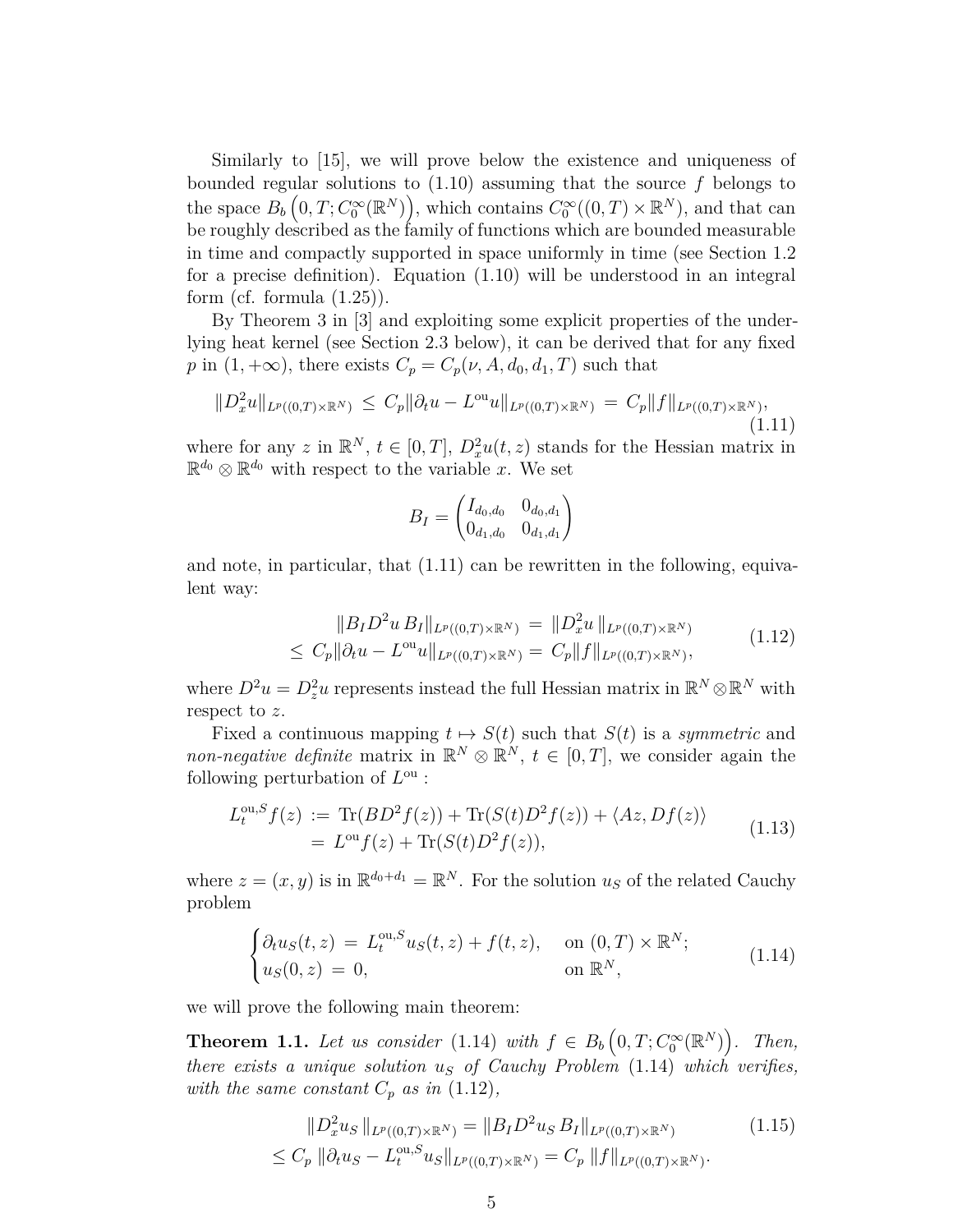We point out that for time-homogeneous non-negative definite matrices *S*, the corresponding elliptic  $L^p$ -estimates as in formula (5) of [\[3\]](#page-23-1) (replacing A in [\[3\]](#page-23-1) with  $L^{\text{ou},S} := \text{Tr}(BD^2 \cdot) + \text{Tr}(SD^2 \cdot) + \langle Az, D \cdot \rangle$  with a constant independent of *S*, could also be derived from [\(1.15\)](#page-4-3) using an argument given in [\[3\]](#page-23-1).

For more information on the OU operator  $L^{ou}$  we also refer to the recent work by Fornaro *et al.* [\[22\]](#page-25-3) about full description of the spectrum of degenerate OU operators in  $L^p$ -spaces.

Independently from the constant preservation, we also emphasize that the  $L^p$ -estimates in  $(1.15)$  for the perturbed operator seem, to the best of our knowledge, to be new and have some interest by their own.

Let us eventually mention that our stability results could turn out to be useful to investigate the well-posedness of some related stochastic differential equations through the corresponding martingale problem.

We could actually derive more general estimates, possibly involving the degenerate directions as well, dependingly on the structure of *A*. Some results in that direction are gathered in Section [4.](#page-17-0) Anyhow, to illustrate our approach we now briefly present the various steps to derive [\(1.15\)](#page-4-3).

#### <span id="page-5-3"></span>**1.1 Strategy of the proof for estimate** [\(1.15\)](#page-4-3)**.**

Fixed a classical bounded solution *u* to Cauchy Problem [\(1.10\)](#page-3-0), let us introduce  $v(t, z) := u(t, e^{-tA}z)$ . This well-known transformation (cf. [\[7\]](#page-24-8)) precisely allows to get rid of the drift term in the PDE satisfied by *v*. Indeed, we have that  $u(t, z) = v(t, e^{tA}z)$  and since *u* solves [\(1.10\)](#page-3-0), it holds for any  $(t, z)$  in  $(0, T) \times \mathbb{R}^N$ , that:

<span id="page-5-2"></span>
$$
f(t, z) = \partial_t u(t, z) - L^{\text{ou}} u(t, z)
$$
  
=  $v_t(t, e^{tA}z) + \langle Dv(t, e^{tA}z), Ae^{tA}z \rangle - \text{Tr}\left(e^{tA}Be^{tA^*}D^2v(t, e^{tA}z)\right)$   

$$
- \langle Dv(t, e^{tA}z), Ae^{tA}z \rangle
$$
  
=  $v_t(t, e^{tA}z) - \text{Tr}\left(e^{tA}Be^{tA^*}D^2v(t, e^{tA}z)\right).$  (1.16)

Denoting  $\tilde{f}(t, z) := f(t, e^{-tA}z)$ , it now follows that *v* satisfies the PDE:

<span id="page-5-1"></span>
$$
\begin{cases} \partial_t v(t,z) = \operatorname{Tr} \left( e^{tA} B e^{tA^*} D^2 v(t,z) \right) + \tilde{f}(t,z) & \text{on } (0,T) \times \mathbb{R}^N; \\ v(0,z) = 0 & \text{on } \mathbb{R}^N. \end{cases}
$$
(1.17)

In terms of the function  $v$ , the known estimates in  $(1.12)$  rewrites as:

<span id="page-5-0"></span>
$$
||B_I e^{tA^*} D^2 v(t, e^{tA}) e^{tA} B_I ||_{L^p((0,T)\times \mathbb{R}^N)} \le C_p ||\tilde{f}(t, e^{tA} \cdot) ||_{L^p((0,T)\times \mathbb{R}^N)}, \quad (1.18)
$$

where we used the notation  $||B_I e^{-tA^*} D^2 v(t, e^{tA}) e^{tA} B_I||_{L^p((0,T)\times \mathbb{R}^N)}$  to stress the dependence on *t* instead of the more precise formulation

$$
||B_I e^{A^*} D^2 v(\cdot, e^{A} \cdot) e^{A} B_I ||_{L^p((0,T) \times \mathbb{R}^N)}.
$$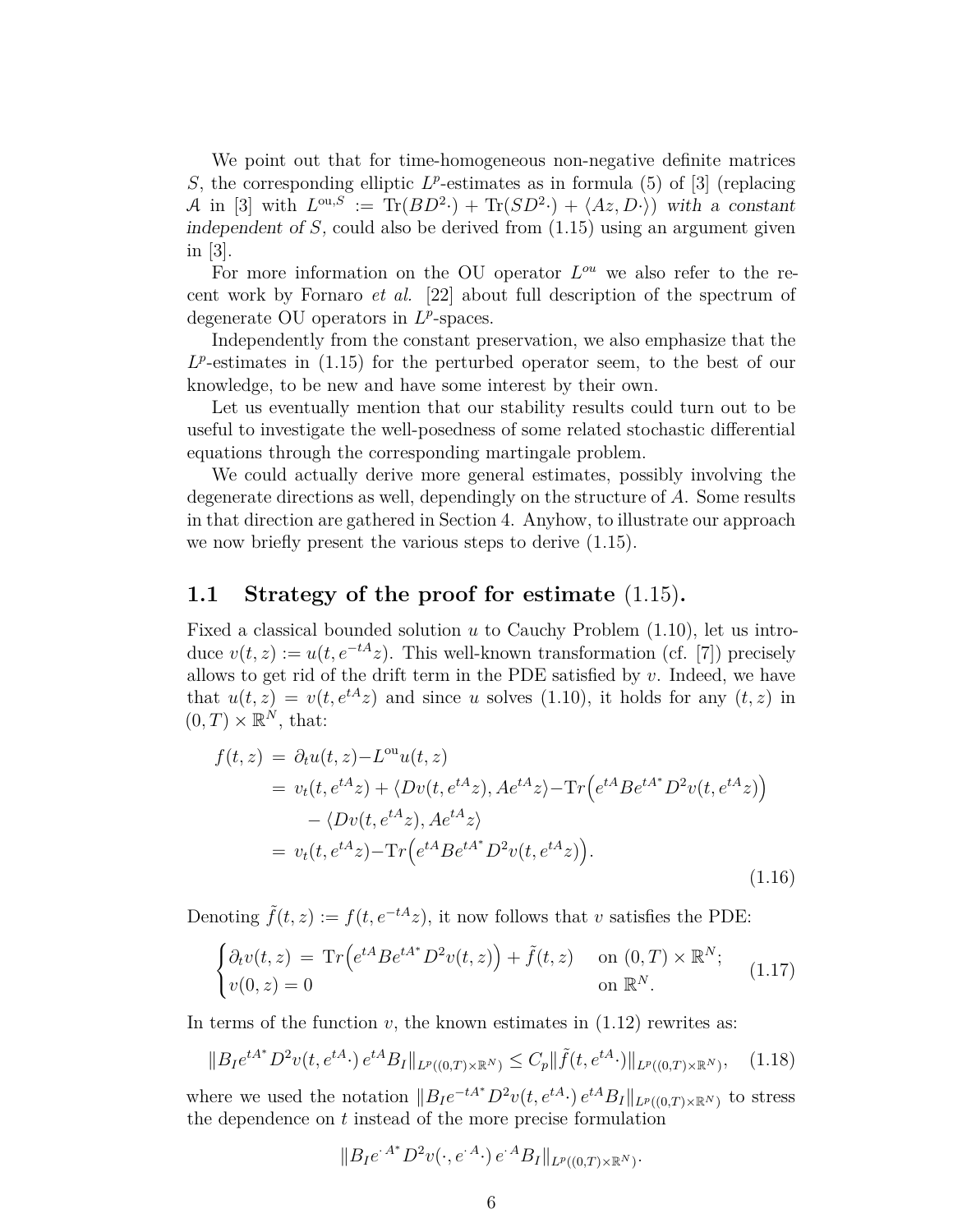By changing variable in the integrals, control [\(1.18\)](#page-5-0) is equivalent to

<span id="page-6-1"></span>
$$
||B_I e^{tA^*} D^2 v(t, \cdot) e^{tA} B_I ||_{L^p((0,T) \times \mathbb{R}^N, m)} \le C_p ||\tilde{f}||_{L^p((0,T) \times \mathbb{R}^N, m)},
$$
(1.19)

where  $L^p((0,T)\times\mathbb{R}^N,m)$  denotes the  $L^p$ -norms w.r.t. the measure  $m(dt,dx)$  =  $\det(e^{-At})dt dx$ .

Considering now the following more general Cauchy problem on  $[0,T]\times\mathbb{R}^N$ 

<span id="page-6-0"></span>
$$
\begin{cases}\n\partial_t w(t,z) = \operatorname{Tr}\left(e^{tA} B e^{tA^*} D^2 w(t,z)\right) + \operatorname{Tr}\left(e^{tA} S(t) e^{tA^*} D^2 w(t,z)\right) + \tilde{f}(t,z); \\
w(0,z) = 0,\n\end{cases}
$$
\n(1.20)

we can establish the well-posedness of the Cauchy problem [\(1.20\)](#page-6-0), exploting, for instance, probabilistic arguments, using the underlying Gaussian process.

Now the crucial step consists in adapting some arguments from [\[15\]](#page-24-0) based on the use of the Poisson process to derive that the same  $L^p$ -estimates in  $(1.19)$ still hold for *w*, independently from the non-negative definite, symmetric matrices *S*(*t*). Precisely,

<span id="page-6-2"></span>
$$
||B_I e^{tA^*} D^2 w(t, \cdot) e^{tA} B_I ||_{L^p((0,T) \times \mathbb{R}^N, m)} \le C_p ||\tilde{f}(t, \cdot)||_{L^p((0,T) \times \mathbb{R}^N, m)}, \quad (1.21)
$$

with the *same* constant  $C_p$  appearing in [\(1.19\)](#page-6-1).

The last step then consists in coming back to the Ornstein-Uhlenbeck operators framework. Namely, we introduce  $\tilde{u}(t, z) := w(t, e^{tA}z)$  which solves, by definition, the following equation:

$$
\begin{cases} \partial_t \tilde{u}(t,z) = L_t^{\text{ou},S} \tilde{u}(t,z) + f(t,z), & (t,z) \in (0,T) \times \mathbb{R}^N, \\ \tilde{u}(0,z) = 0, & z \in \mathbb{R}^N. \end{cases}
$$

Thus  $\tilde{u} = u_S$ . Noticing that  $D^2w(t, \cdot) = D^2[\tilde{u}(t, e^{-tA} \cdot)] = e^{-tA^*}D^2\tilde{u}(t, e^{-tA} \cdot)e^{-tA}$ we thus get from [\(1.21\)](#page-6-2) that the following estimates hold:

<span id="page-6-3"></span>
$$
||B_I D^2 \tilde{u} B_I||_{L^p((0,T)\times \mathbb{R}^N)} \le C_p ||f||_{L^p((0,T)\times \mathbb{R}^N)}.
$$
\n(1.22)

Through the previous steps we have then constructed a solution  $\tilde{u}$  of Cauchy Problem [\(1.14\)](#page-4-1) which indeed satisfies the estimates in [\(1.15\)](#page-4-3) with the same  $C_p$ , associated with the *unperturbed* or *proxy* operator. The maximum principle will eventually provide uniqueness for the solution  $\tilde{u}$ .

**Remark 1.3.** i) We point out that we could also consider more general timedependent Ornstein-Uhlenbeck operators like:

$$
M = \text{Tr}(B(t)D^2) + \langle Az, D \cdot \rangle.
$$

Arguing as before starting from *L p* -estimates (or Schauder estimates) for *M* we can derive the same  $L^p$ -estimates (or Schauder estimates) for a perturbation of *M* like [\(1.13\)](#page-4-4).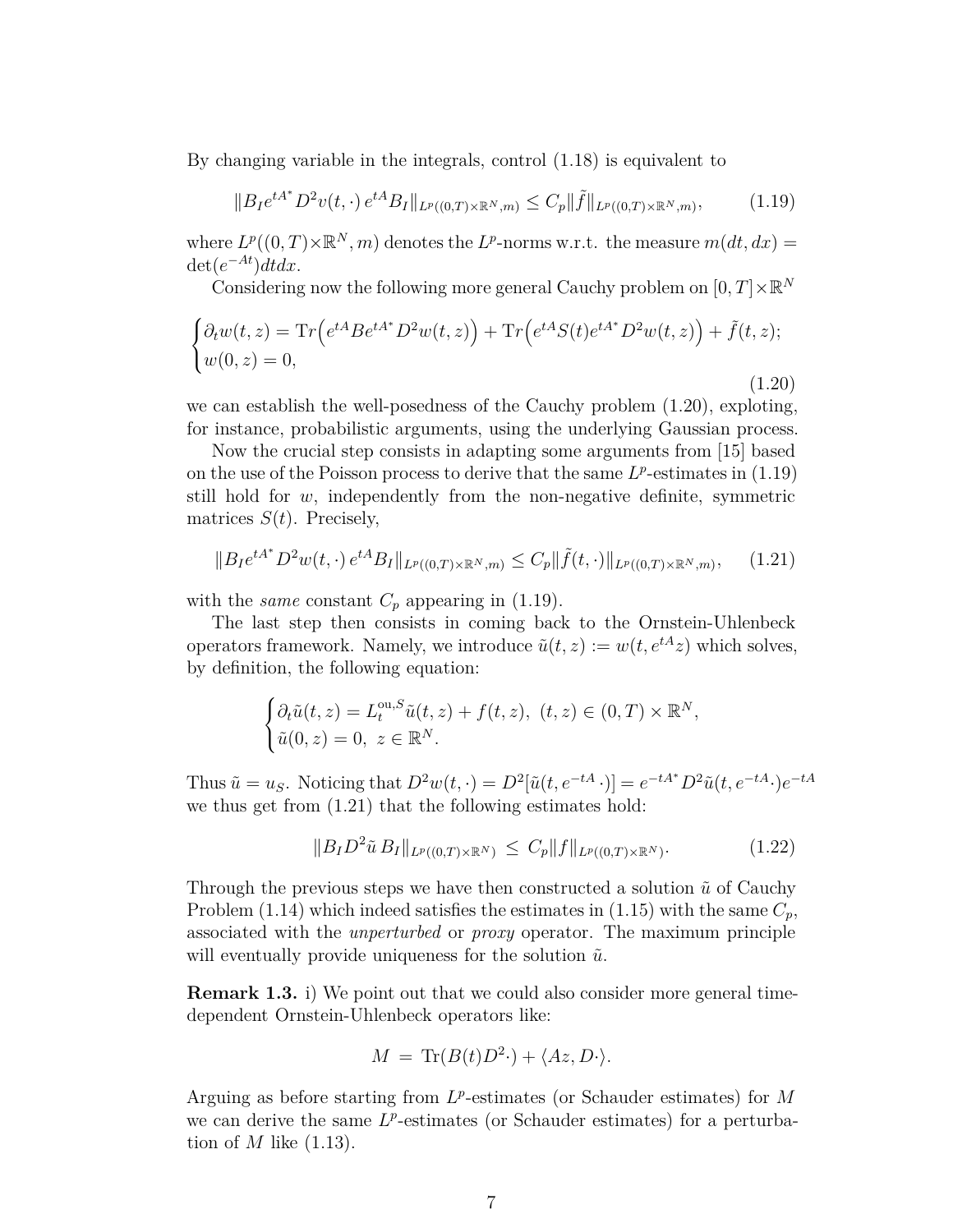ii) We could extend the L<sup>p</sup>-estimates (or the Schauder estimates) related to  $L^{\text{ou}}$  to more general operators like

$$
L_t^{\text{ou},S} f(z) + \langle b(t), Df(z) \rangle
$$

where  $b : \mathbb{R}_+ \to \mathbb{R}^N$  is continuous. We can even add to  $L_t$  a possibly de-generate non-local perturbation (cf. Section 7 of [\[15\]](#page-24-0)). The L<sup>*p*</sup>-estimates (or Schauder estimates) are still preserved with the same constant. For the sake of simplicity in the sequel we will only consider  $b(t) = 0$  and we will not deal with non-local perturbations of  $L_t^{\text{ou},S}$  $\frac{\partial u}{\partial t}$ .

**Organization of the paper.** The article is organized as follows. At the end of the current section, we first fix some useful notations. In Section [2](#page-8-1) we will then focus on driftless second order Cauchy problems associated with a nonnegative definite, possibly degenerate, diffusion matrix. We will also consider its relation to the Ornstein-Uhlenbeck dynamics. We will establish through the probabilistic perturbation approach of  $[15]$  that if some  $L^p$ -estimate holds for a particular diffusion matrix so does it, with the same associated constant as explained before, for a non-negative perturbation of the diffusion matrix (see Section 3). Finally, by the arguments of Section 1.1 we will obtain [\(1.22\)](#page-6-3). Stability results in anisotropic Sobolev space and Schauder estimates are given in Section 4.

### <span id="page-7-0"></span>**1.2 Definition of solution and useful notations**

Let us consider the following Cauchy problem:

<span id="page-7-1"></span>
$$
\begin{cases} \partial_t v(t,z) = \text{tr}\left(Q(t)D^2v(t,z)\right) + \langle b(t,z), Dv(t,z)\rangle + f(t,z), \text{ on } (0,T) \times \mathbb{R}^N; \\ v(0,z) = 0, \text{ on } \mathbb{R}^N; \end{cases}
$$

where  $Q: [0, T] \to \mathbb{R}^N \otimes \mathbb{R}^N$  is a *continuous symmetric non-negative definite matrix* and  $b: [0, T] \times \mathbb{R}^N \to \mathbb{R}^N$  is a *continuous function* such that  $|b(t, z)| \le$  $K_T(1+|z|), (t, z) \in [0, T] \times \mathbb{R}^N$ , for some constant  $K_T > 0$ .

The function  $f$  belongs to  $B_b\left(0, T; C_0^\infty(\mathbb{R}^N)\right)$ , the space of all Borel bounded functions  $\phi: [0, T] \times \mathbb{R}^N \to \mathbb{R}$  such that  $\phi(t, \cdot)$  is smooth and compactly supported for any *t* in  $[0, T]$ ; for any *n* in N the  $C^n(\mathbb{R}^N)$ -norms of  $\phi(t, \cdot)$  are bounded in time and the supports of the functions  $\phi(t, \cdot)$  are contained in the same ball. Moreover, we require that, for any  $z \in \mathbb{R}^N$ , the mapping:

$$
t \mapsto \phi(t, z) \tag{1.24}
$$

(1.23)

is a *piece-wise continuous* function on [0*, T*], i.e. it is continuous except for a finite number of points.

**Remark 1.4.** Note that to perform the technique used in [\[15\]](#page-24-0) and based on the Poisson process we need to consider equations like [\(1.23\)](#page-7-1) with a source *f* which is possibly discontinuous in time (cf. the proof in Section 2 of [\[15\]](#page-24-0) and Section [3.2](#page-13-0) below).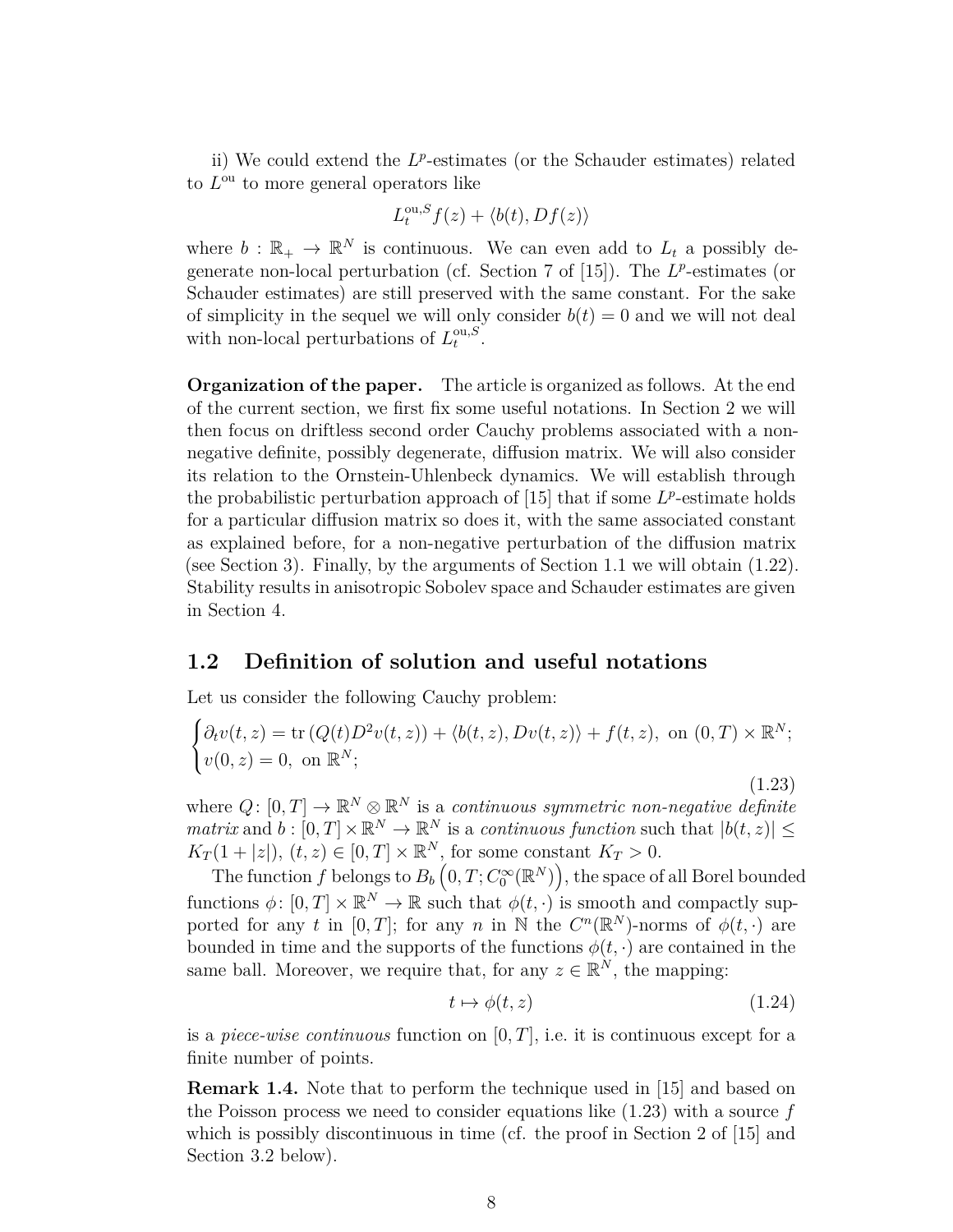We interpret Cauchy Problem [\(1.23\)](#page-7-1) in an *integral* form:

<span id="page-8-0"></span>
$$
v(t,z) = \int_0^t \left( f(s,z) + \text{Tr}(Q(s)D^2v(s,z)) + \langle b(s,z), Dv(s,z) \rangle \right) ds. \tag{1.25}
$$

In particular, we say that a continuous and bounded function  $v : [0, T] \times \mathbb{R}^N \to$ R is a solution to equation [\(1.23\)](#page-7-1) if  $v(t, \cdot)$  belongs to  $C^2(\mathbb{R}^N)$ , for any  $t \in [0, T]$ , and [\(1.25\)](#page-8-0) holds as well, for any  $(t, z) \in [0, T] \times \mathbb{R}^N$ .

We finally note that, for any  $z \in \mathbb{R}^N$ , the function  $t \mapsto v(t, z)$  is a  $C^1$ piece-wise function on [0*, T*].

By Theorem 4.1 in [\[13\]](#page-24-9) we deduce in a quite standard way that if a solution *v* exists then it is unique and the following maximum principle holds:

<span id="page-8-2"></span>
$$
\sup_{(t,z)\in[0,T]\times\mathbb{R}^N} |v(t,z)| \le T \sup_{(t,z)\in[0,T]\times\mathbb{R}^N} |f(t,z)|. \tag{1.26}
$$

About the proof of [\(1.26\)](#page-8-2) we only make some remarks. By considering *v* and  $-v$  we see that it is enough to prove that  $v(t, z) \leq T||f||_{\infty}$ , for all  $(t, z) \in [0, T] \times \mathbb{R}^N$ . Moreover, setting  $\tilde{v} = v - t ||f||_{\infty}$ , we note that  $\tilde{v}$  verifies [\(1.25\)](#page-8-0) with *f* replaced by  $f - ||f||_{\infty} \leq 0$ . Finally, by considering the equation verified by  $e^{-t}\tilde{v}$ , we can apply Theorem 4.1 in [\[13\]](#page-24-9) to obtain the result.

## <span id="page-8-1"></span>**2 Estimates for driftess second order operators and related perturbation**

Throughout this section, we consider the following Cauchy problem:

<span id="page-8-3"></span>
$$
\begin{cases} \partial_t v(t,z) = \text{Tr}\left(Q(t)D^2v(t,z)\right) + f(t,z) & \text{on } (0,T) \times \mathbb{R}^N; \\ v(0,z) = 0 & \text{on } \mathbb{R}^N, \end{cases}
$$
 (2.1)

which can be seen as a special case of  $(1.23)$  when  $b = 0$ . Moreover, we assume that *Q* is not identically zero.

#### **2.1 Well-posedness**

<span id="page-8-5"></span>**Proposition 2.1** (Well-posedness in integral form for the driftless Cauchy problem). Let  $f$  be in  $B_b\left(0,T;C_0^\infty(\mathbb{R}^N)\right)$ . Then, there exists a unique solution *v to Cauchy problem* [\(2.1\)](#page-8-3) *in an integral sense, i.e., it solves for*  $(t, z) \in$  $[0, T] \times \mathbb{R}^N$ :

<span id="page-8-4"></span>
$$
v(t, z) = \int_0^t \left( f(s, z) + \text{Tr}(Q(s)D^2 v(s, z) \right) ds.
$$
 (2.2)

*We will denote in short*  $v = PDE(Q, f)$ *.*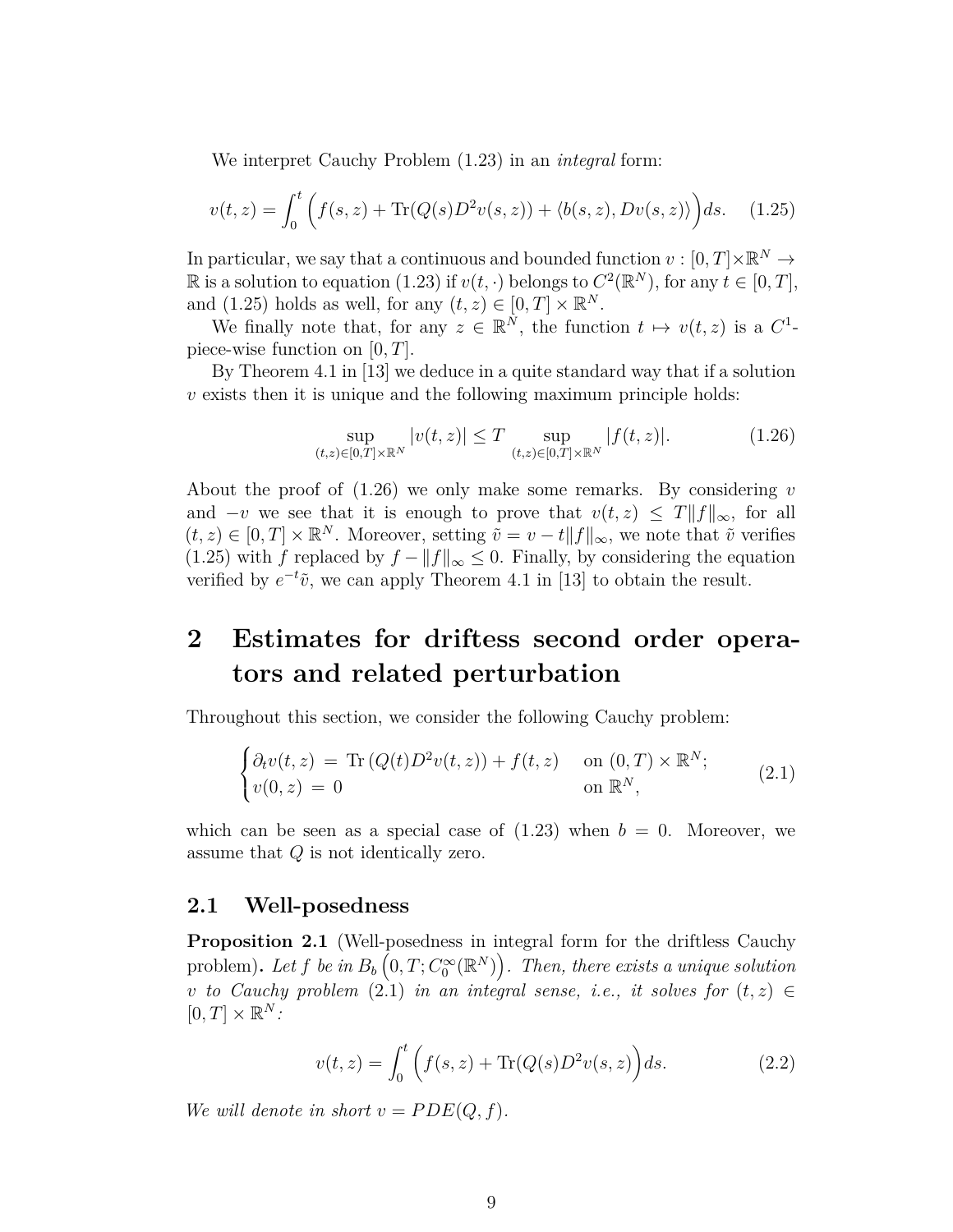*Proof.* By the maximum principle (cf. equation  $(1.26)$ ) uniqueness holds for Cauchy Problem [\(2.1\)](#page-8-3). We can then focus on proving the existence of a solution. Let us introduce now

$$
v(t,z) := \int_0^t \mathbb{E}[f(s, z + I_{s,t})] ds
$$

with the following notation:  $I_{s,u} := \sqrt{2} \int_s^u Q(r)^{1/2} dW_r$ , where *W* is an *N*dimensional Brownian motion on some probability space  $(\Omega, \mathcal{F}, (\mathcal{F}_t)_{t>0}, \mathbb{P})$  and  $Q(r)^{1/2}$  stands for a square root of  $Q(r)$ , i.e.  $Q(r) = Q(r)^{1/2} (Q(r)^{1/2})^*$ .

Applying the Itô formula in space to  $f(s, z + I_{s,u})_{u \in [s,t]}$ , we get that

$$
\mathbb{E}f(s, z+I_{s,t}) = f(s, z) + \mathbb{E}\bigg[\int_s^t \text{Tr}(Q(u)D^2f(s, z+I_{s,u}))du\bigg].
$$

Hence,

$$
v(t,z) = \int_0^t \left( f(s,z) + \mathbb{E}[\int_s^t \text{Tr}(Q(u)D^2 f(s,z+I_{s,u}))du] \right) ds,
$$

from which it readily follows that

$$
\partial_t v(t, z) = f(t, z) + \int_0^t \mathbb{E}[\text{Tr}(Q(t)D^2 f(s, z + I_{s,t}))]ds
$$
  
=  $f(t, z) + \text{Tr}\Big(Q(t)D^2 \int_0^t \mathbb{E}[f(s, z + I_{s,t})]ds\Big)$   
=  $f(t, z) + \text{Tr}\Big(Q(t)D^2 v(t, z)\Big).$ 

for almost every  $t \in [0, T]$  and any  $z \in \mathbb{R}^N$ .

#### **2.2 Relation to the Ornstein-Uhlenbeck dynamics**

If now in particular,  $Q(t)$  has the particular form  $Q(t) = e^{tA}Be^{tA^*}$  (cf. equation  $(1.17)$ , we introduce

$$
u(t,z) := v(t, e^{tA}z),
$$

where  $v$  is the solution to  $(2.2)$  (see Proposition [2.1\)](#page-8-5). Since we can differentiate with respect to *t* the function  $u(\cdot, z)$  for a.e.  $t \in [0, T]$ , we can perform computations similar to  $(1.16)$  and get that  $u(t, z)$  solves in integral form:

<span id="page-9-0"></span>
$$
\begin{cases} \partial_t u(t,z) = L^{\text{ou}} u(t,z) + \bar{f}(t,z), & \text{on } (0,T) \times \mathbb{R}^N; \\ u(0,z) = 0, & \text{on } \mathbb{R}^N; \end{cases}
$$
 (2.3)

with  $L^{\text{ou}}$  as in [\(1.7\)](#page-3-1),  $\bar{f}(t, z) = f(t, e^{tA}z)$ . Precisely, for all  $(t, z) \in [0, T] \times \mathbb{R}^N$ ,

$$
u(t,z) = \int_0^t \left(\bar{f}(s,z) + L^{\text{ou}}v(s,z)\right)ds.
$$
 (2.4)

We have that *u* is a solution to [\(2.3\)](#page-9-0).

Let us also point out that the well-posedness of  $(2.3)$  could also have been obtained directly from Gaussian type calculations, similar to those in the proof of Proposition [2.1,](#page-8-5) introducing  $u^{ou}(t, z) := \int_0^t \mathbb{E}[\bar{f}(s, e^{(t-s)A}z + I_{s,t}^{\text{ou}})]ds$ where  $I_{s,u}^{\text{ou}} := \sqrt{2} \int_s^u e^{(u-v)A} B dW_v$ .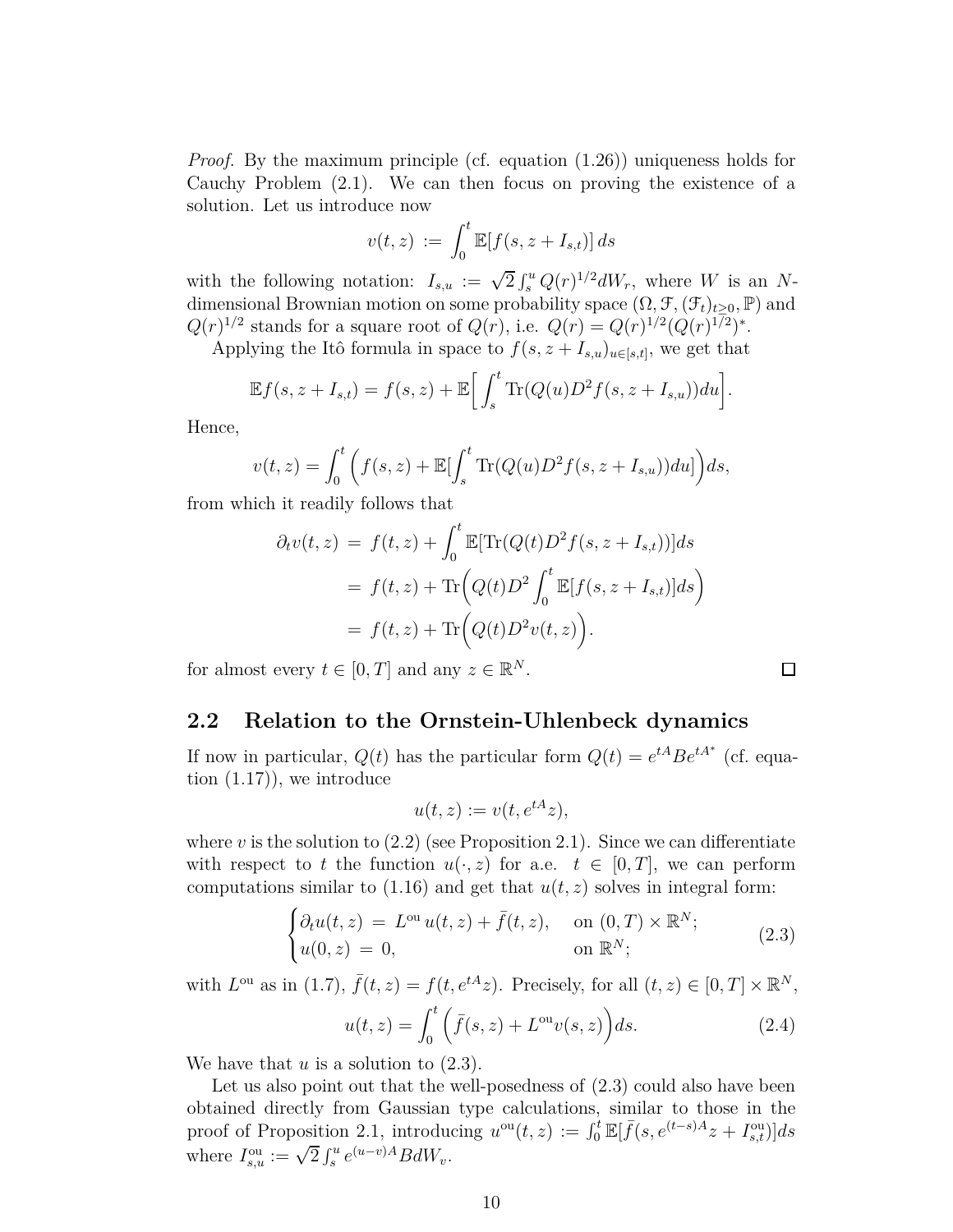## <span id="page-10-0"></span>**2.3** About the L<sup>p</sup>-estimate [\(1.11\)](#page-4-0) for the OU operator

The aim of this section is to fully justify the estimates in  $(1.11)$ . This is a consequence of the previous probabilistic representation and of Theorem 3 in [\[3\]](#page-23-1). For *u* solving [\(1.10\)](#page-3-0) it holds that for all  $(t, z) \in [0, T] \times \mathbb{R}^N$ ,

<span id="page-10-1"></span>
$$
u(t,z) = \int_0^t \mathbb{E}[f(s, e^{A(t-s)}z + I_{s,t}^{\text{ou}})]ds = \int_0^t \int_{\mathbb{R}^N} f(s, z')p^{\text{ou}}(t-s, z, z')dz'ds,
$$
\n(2.5)

where for  $v > 0$ ,  $p^{\text{ou}}(v, z, \cdot)$  stands for the density at time *v* of the stochastic process

$$
X_u^{\text{ou}} := e^{Au} z + \sqrt{2} \int_0^u e^{A(u-w)} B dW_w = z + \int_0^u A X_w^{\text{ou}} dw + \sqrt{2} B W_u, u \ge 0.
$$

We recall from [\[16\]](#page-24-10) that assumption **[K]** is equivalent to the fact that there exists  $k \in \mathbb{N}$  and positive integers  $(\mathfrak{d}_i)_{i \in \{1, \dots, k\}}$  s.t.  $\sum_{i=1}^k \mathfrak{d}_i = d_1$  and for all  $i \in \{1, \dots, k\}$ , setting  $\mathfrak{d}_0 = d_0$  and  $\sum_{m=0}^{-1} = 0$ , the matrixes

$$
\mathscr{A}^{i} \: := \: \big(A_{j,\ell}\big)_{(j,\ell) \in \{\sum_{m=0}^{i-1} \mathfrak{d}_m + 1, \cdots, \sum_{m=0}^{i} \mathfrak{d}_m\} \times \{\sum_{m=1}^{i-1} \mathfrak{d}_m + 1, \cdots, \sum_{m=1}^{i} \mathfrak{d}_m\}},
$$

have rank  $\mathfrak{d}_i$ . The matrix A writes:

<span id="page-10-4"></span>
$$
A = \begin{pmatrix} * & * & \cdots & * \\ \mathscr{A}^1 & * & \cdots & * \\ 0_{\mathfrak{d}_2,d_0} & \mathscr{A}^2 & * & \cdots \\ \vdots & \ddots & \ddots & \ddots & * \\ 0_{\mathfrak{d}_k,d_0} & \cdots & 0_{\mathfrak{d}_k,\mathfrak{d}_{k-1}} & \mathscr{A}^k & * \end{pmatrix} .
$$
 (2.6)

Following the proof of Lemma 5.5 in [\[8\]](#page-24-11), where the case  $d_0 = d$ ,  $\mathfrak{d}_i = d$ ,  $k =$  $n-1$  is addressed, it can be derived that there exists  $C \geq 1$  s.t. for all  $(v, z, z') \in (0, T] \times (\mathbb{R}^{N})^2,$ 

<span id="page-10-2"></span>
$$
|D_x^2 p^{\text{ou}}(v, z, z')| \le \frac{C}{v^{\sum_{i=0}^{k-1} \mathfrak{d}_i(i+\frac{1}{2})+1}} \exp\left(-C^{-1}v|\mathbb{T}_v^{-1}(e^{Av}z - z')|^2\right), \quad (2.7)
$$

where  $\mathfrak{d}_0 = d_0$  and

$$
\mathbb{T}_v := \text{diag}(vI_{d_0 \times d_0}, v^2 I_{d_1 \times d_1}, \dots, v^{k+1} I_{d_k \times d_k}), \quad v \ge 0,
$$

reflects the various scales of the system. For a given function  $f \in B_b\left(0, T; C_0^{\infty}(\mathbb{R}^N)\right)$ , it is then clear from [\(2.5\)](#page-10-1) and [\(2.7\)](#page-10-2) that for all  $(t, z) \in (0, T] \times \mathbb{R}^N$ :

<span id="page-10-3"></span>
$$
D_x^2 u(t, z) = \text{p.v.} \int_0^t \int_{\mathbb{R}^N} f(s, z') D_x^2 p^{\text{ou}}(t - s, z, z') dz' ds. \tag{2.8}
$$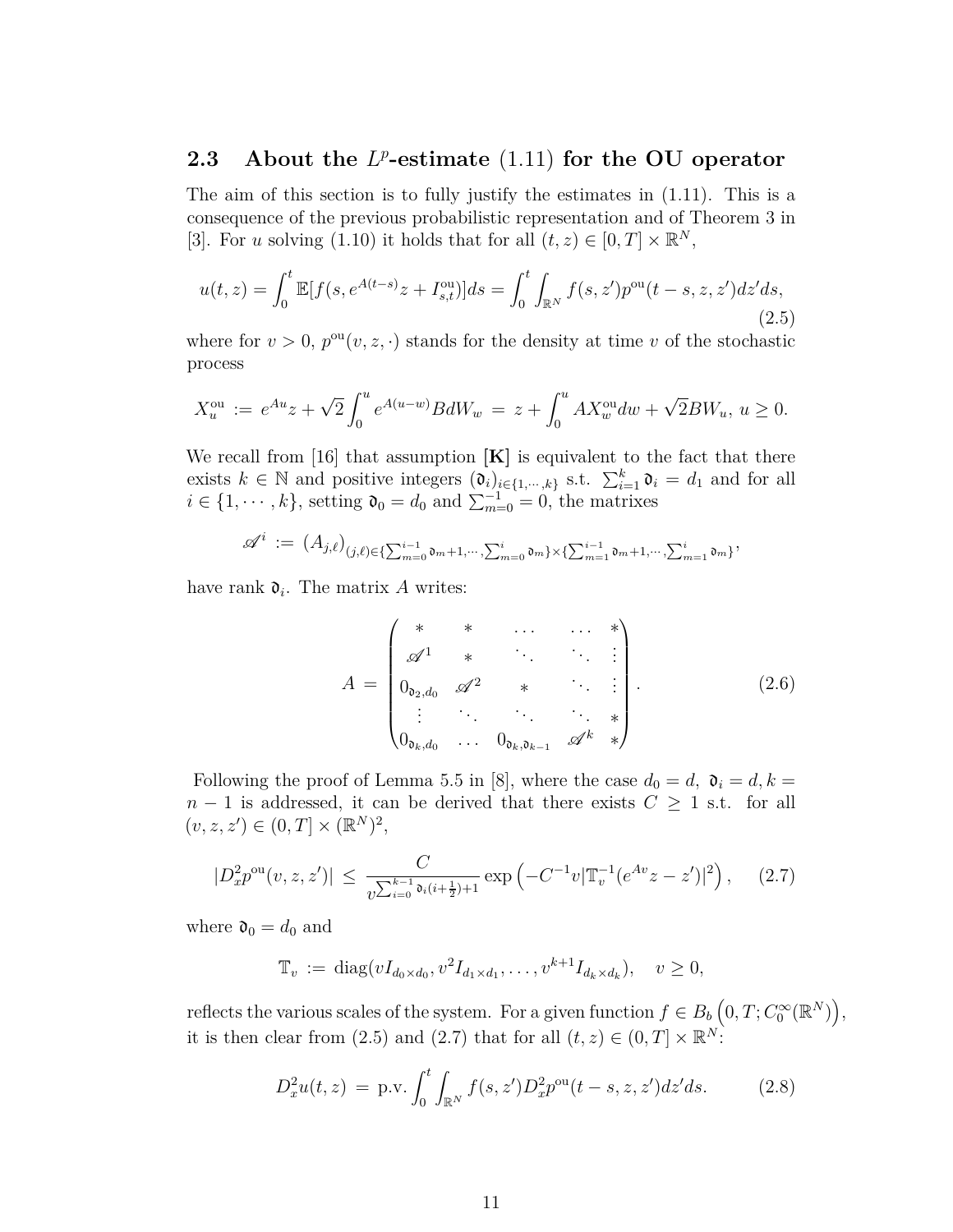It indeed suffices to observe that:

$$
|\text{p.v.} \int_0^t \int_{\mathbb{R}^N} f(s, z') D_x^2 p^{\text{ou}}(t - s, z, z') dz' ds|
$$
  
\n
$$
= |\text{p.v.} \int_0^t \int_{\mathbb{R}^N} [f(s, z') - f(s, e^{A(t - s)} z)] D_x^2 p^{\text{ou}}(t - s, z, z') dz' ds|
$$
  
\n
$$
\leq \sup_{(2.7)} \sup_{s \in [0, T]} ||Df(s, \cdot)||_{\infty}
$$
  
\n
$$
\times \int_0^t \int_{\mathbb{R}^N} \frac{C}{(t - s) \sum_{i=0}^{k-1} o_i(i + \frac{1}{2}) + \frac{1}{2}} exp\left(-C^{-1}(t - s) |\mathbb{T}_{t-s}^{-1}(e^{A(t - s)} z - z')|^2\right) dz' ds
$$
  
\n
$$
\leq C \sup_{s \in [0, T]} ||Df(s, \cdot)||_{\infty} T^{\frac{1}{2}}.
$$

The estimates in  $(1.11)$  now follows from the proof of Theorem 3 in [\[3\]](#page-23-1), starting from [\(2.8\)](#page-10-3) instead of (16) therein. The strategy is clear. It is necessary to introduce a cut-off function which separates the points (*s, z*′ ) which do not induce any singularity in [\(2.8\)](#page-10-3) for the derivatives of the density, namely such that  $t - s \geq c_0$  or  $|e^{A(t-s)}z - z'| \geq c_0$ , for some fixed constant  $c_0 > 0$ , from those who are close to the singularity. For the non-singular part of the integral the expected  $L^p$ -control readily follows from  $(2.7)$  and the Young inequality (see also Proposition 5 in [\[3\]](#page-23-1)), whereas the derivation of the bound for the singular part requires some involved harmonic analysis, see Section 4 on the same reference. We can also refer to Theorem 11 and its proof in [\[24\]](#page-25-4) for similar issues linked with the corresponding  $L^p$ -estimates for degenerate Ornstein-Uhlenbeck operators in an elliptic setting.

### **2.4 The main result for equation** [\(2.1\)](#page-8-3)**: perturbation of second order driftless PDE**

Let us fix *p* in  $(1, +\infty)$  and assume that there exists  $R(t) \in \mathbb{R}^N \otimes \mathbb{R}^N$  depending continuously on  $t \geq 0$  and a constant  $C_p > 0$ , such that for any *f* in  $B_b(0,T; C_0^{\infty}(\mathbb{R}^N))$ , the unique solution  $v = PDE(Q, f)$  to equation [\(2.1\)](#page-8-3) satisfies

<span id="page-11-0"></span>
$$
||R(t)^* D^2 v R(t) ||_{L^p((0,T)\times \mathbb{R}^N,\mathfrak{m})} \leq C_p ||f||_{L^p((0,T)\times \mathbb{R}^N,\mathfrak{m})},\tag{2.9}
$$

for some absolutely continuous measure m w.r.t. the Lebesgue measure on  $[0, T] \times \mathbb{R}^N$  such that  $m(dt, dx) = g(t)dt dx$  for some Borel bounded function *g* (note that in [\(1.19\)](#page-6-1) we have  $R(t) = e^{tA}B_I$ ,  $\mathfrak{m}(dt, dx) = g(t)dtdx$  $\det(e^{-At})dt dx$ .

We would like to exhibit that a control like [\(2.9\)](#page-11-0) also holds for the solution *w* to the following Cauchy Problem:

<span id="page-11-1"></span>
$$
\begin{cases} \partial_t w(t, z) = \text{tr}\left(Q(t)D^2 w(t, z)\right) + \text{tr}\left(Q'(t)D^2 w(t, z)\right) + f(t, z), \text{ on } (0, T) \times \mathbb{R}^N; \\ w(0, z) = 0, \text{ on } \mathbb{R}^N, \end{cases}
$$

(2.10)

Namely we have to prove the following result.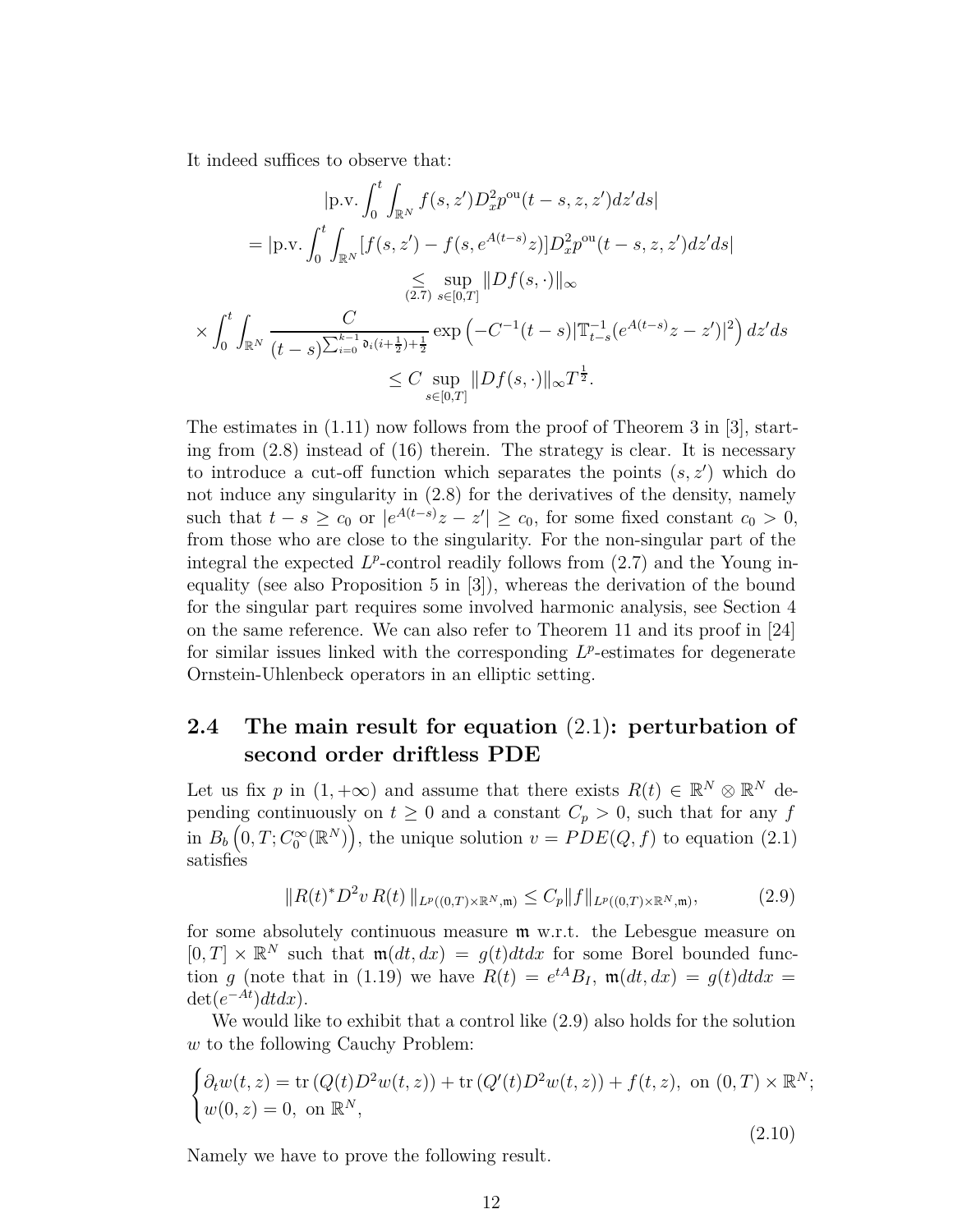<span id="page-12-0"></span>**Theorem 2.2.** Let us consider equations [\(2.1\)](#page-8-3) and [\(2.10\)](#page-11-1) where  $Q(t)$ ,  $Q'(t)$ *are two continuous in time, non-negative definite matrices in*  $\mathbb{R}^N \otimes \mathbb{R}^N$  and  $f \in B_b\left(0, T; C_0^{\infty}(\mathbb{R}^N)\right)$ . Assume that estimate [\(2.9\)](#page-11-0) holds as explained above. *Then the solution w to* [\(2.10\)](#page-11-1) *verifies*

$$
||R(t)^* D^2 w R(t) ||_{L^p((0,T)\times \mathbb{R}^N,\mathfrak{m})} \leq C_p ||f||_{L^p((0,T)\times \mathbb{R}^N,\mathfrak{m})},\tag{2.11}
$$

 $p \in (1, \infty)$  *with the same constant*  $C_p$  *as in* [\(2.9\)](#page-11-0).

From Theorem [2.2](#page-12-0) using the argument of Section 1.1 we can easily derive Theorem [1.1.](#page-4-5)

## **3 A perturbation argument for proving Theorem [2.2](#page-12-0)**

We aim here at applying the probabilistic perturbative approach considered in [\[15\]](#page-24-0). The key idea in that work was, for a well-posed PDE which enjoys some quantitative given estimates, to introduce a *small* random perturbation in the source *f* through a suitable Poisson type process and to investigate the properties of the associated PDE involving an unknown function *v*. After considering a small random perturbation of *v*, we arrive at the useful integral formula [\(3.8\)](#page-14-0). Taking the expectation the contributions associated with the jumps yield, for an appropriate intensity of the underlying Poisson process, a finite difference operator. For the PDE satisfied by the expectation, involving the finite difference operator, *the initial estimates are preserved*. Repeating the previous argument we can obtain a PDE involving the composition of two finite difference operators.

Compactness arguments then allow to derive that, the initial estimates still hold at the limit with the composition of two finite difference operators replaced by the corresponding differential operator of order two. Iterating this procedure we can obtain the result.

Below, we start recalling basic properties of Poisson type processes and corresponding stochastic integrals, which are needed for our approach.

#### **3.1 Poisson stochastic integrals**

We briefly recall here the very definition of the stochastic integral driven by a Poisson process. We start reminding the construction of such processes. Given a probability space  $(\Omega, \mathcal{F}, \mathbb{P})$  to be fixed from this point further, we start considering a sequence of independent real-valued random variables  $\{\tau_n\}_{n\in\mathbb{N}}$ on  $\Omega$  whose distribution is exponential of parameter  $\lambda > 0$ :

$$
\mathbb{P}(\tau_n > r) = e^{-r\lambda}, \quad r \ge 0.
$$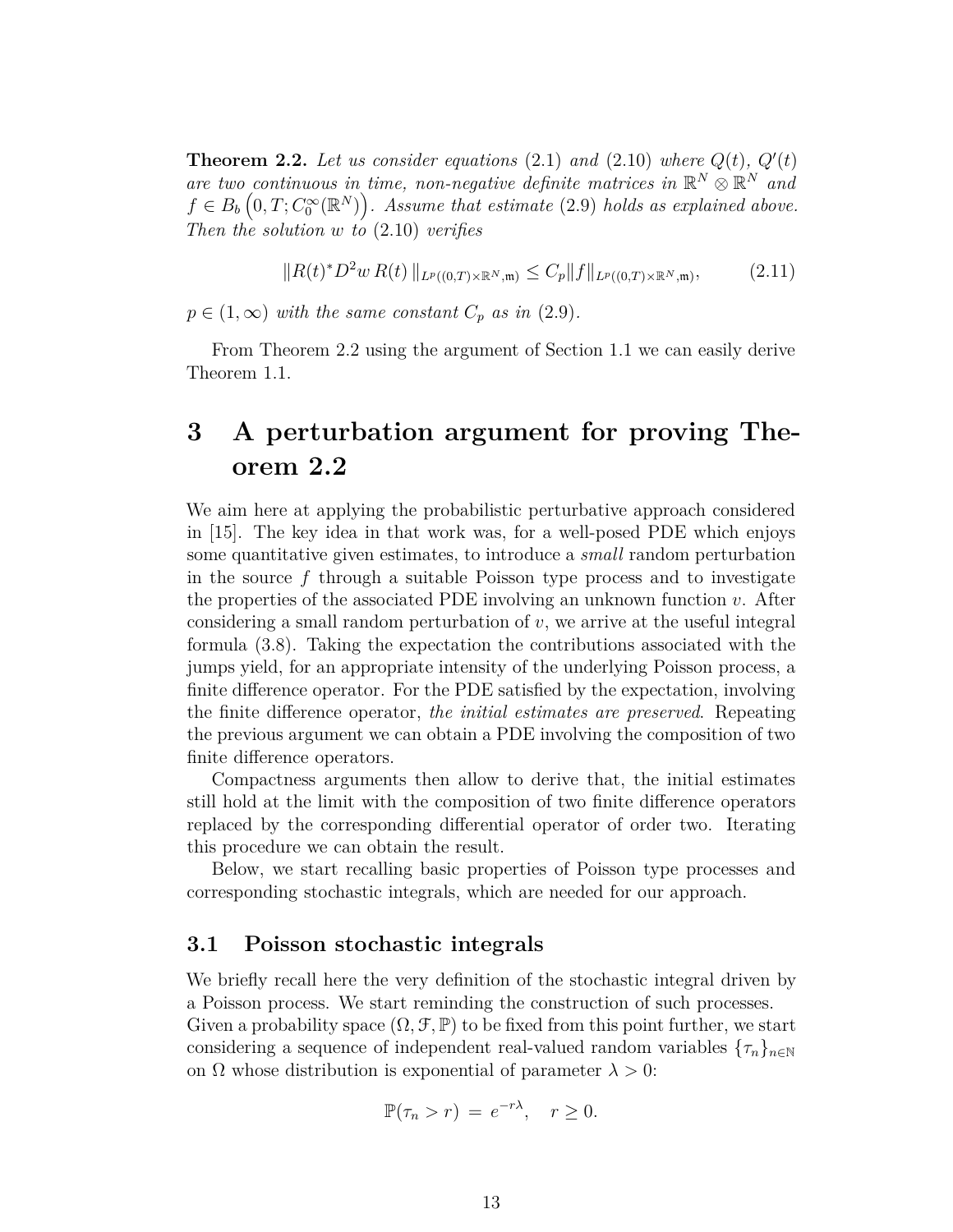We can then define the partial sums sequence  $\{\sigma_n\}_{n\in\mathbb{N}}$  as follows:

$$
\sigma_0 = 0;
$$
  $\sigma_n = \sum_{i=1}^n \tau_i$ ,  $n = 1, 2, ...$ 

For any fixed  $t \geq 0$ ,  $\pi_t$  now denotes the number of consecutive sums of  $\tau_i$ which lie on  $[0, t]$ , i.e.

<span id="page-13-1"></span>
$$
\pi_t = \sum_{n=0}^{\infty} \mathbb{1}_{\sigma_n \le t},\tag{3.1}
$$

where  $1_{\sigma_n \leq t}$  represents the indicator function of the event  $\{\sigma_n \leq t\}$ . The process  $\{\pi_t\}_{t>0}$  we have just constructed is usually known in the literature as a *Poisson process* with intensity  $\lambda$  (see, for instance, [\[25\]](#page-25-5)).

Now, let  $c : [0, T] \to \mathbb{R}^N$  be a continuous function. We can define the Poisson stochastic integral as

$$
b_t := \int_0^t c(s) d\pi_s = \sum_{\sigma_k \le t, \ k \ge 1} c(\sigma_k) = \sum_{0 < s \le t} c(s) (\pi_s - \pi_{s-}), \quad t \in [0, T], \tag{3.2}
$$

 $b_0 = 0$  (as usual  $\pi_{s-}(\omega)$  denotes the left limit at *s*, for any  $\omega$ , P-a.s.). We now recall the following formula for the expectation of the stochastic integral:

$$
\mathbb{E}[\int_0^t c(s)d\pi_s] = \lambda \int_0^t c(s)ds \in \mathbb{R}^N.
$$
 (3.3)

(cf. Lemma 2.1 in [\[15\]](#page-24-0) for a direct proof; see also Theorem 16 in [\[25\]](#page-25-5) and Theorem 5.3 in [\[15\]](#page-24-0) for a more general formula involving stochastic integrals of predictable processes against the Poisson process). We also recall the following more general result.

<span id="page-13-2"></span>**Lemma 3.1.** Let  $\{\pi_t\}_{t>0}$  be a Poisson Process of intensity  $\lambda$  on a probability *space*  $(\Omega, \mathcal{F}, \mathbb{P})$ *. Let us consider a stochastic process*  $(\xi_t)_{t \in [0,T]}$  *with values in*  $\mathbb{R}$ *which has càdlàg paths* ( $\mathbb{P}\text{-}a.s.$ ) and is  $\mathcal{F}_t$ -adapted where  $\mathcal{F}_t$  is the completed  $\sigma$ *-algebra generated by the random variables*  $\pi_s$ ,  $0 \leq s \leq t$ *. Suppose that* sup*ω*∈Ω*, s*∈[0*,T*] |*ξs*(*ω*)| *<* ∞*. Then*

$$
\mathbb{E} \int_0^t \xi_{s-} d\pi_s = \lambda \int_0^t \mathbb{E} \xi_s ds. \tag{3.4}
$$

#### <span id="page-13-0"></span>**3.2 Proof of Theorem [2.2](#page-12-0)**

According to the notations in Proposition [2.1,](#page-8-5) let  $v = PDE(Q, f)$  and  $w = PDE(Q + Q', f)$  be the unique solutions of equations  $(2.1)$  and  $(2.10)$ , respectively.

The proof of Theorem [2.2](#page-12-0) will be obtained adapting the method developed in  $[15]$  (see in particular Section 3, therein). Let  $e_1$  be the first unit vector in  $\mathbb{R}^N$ . We define

$$
X_t = \int_0^t \sqrt{Q'(r)} \, e_1 d\pi_r
$$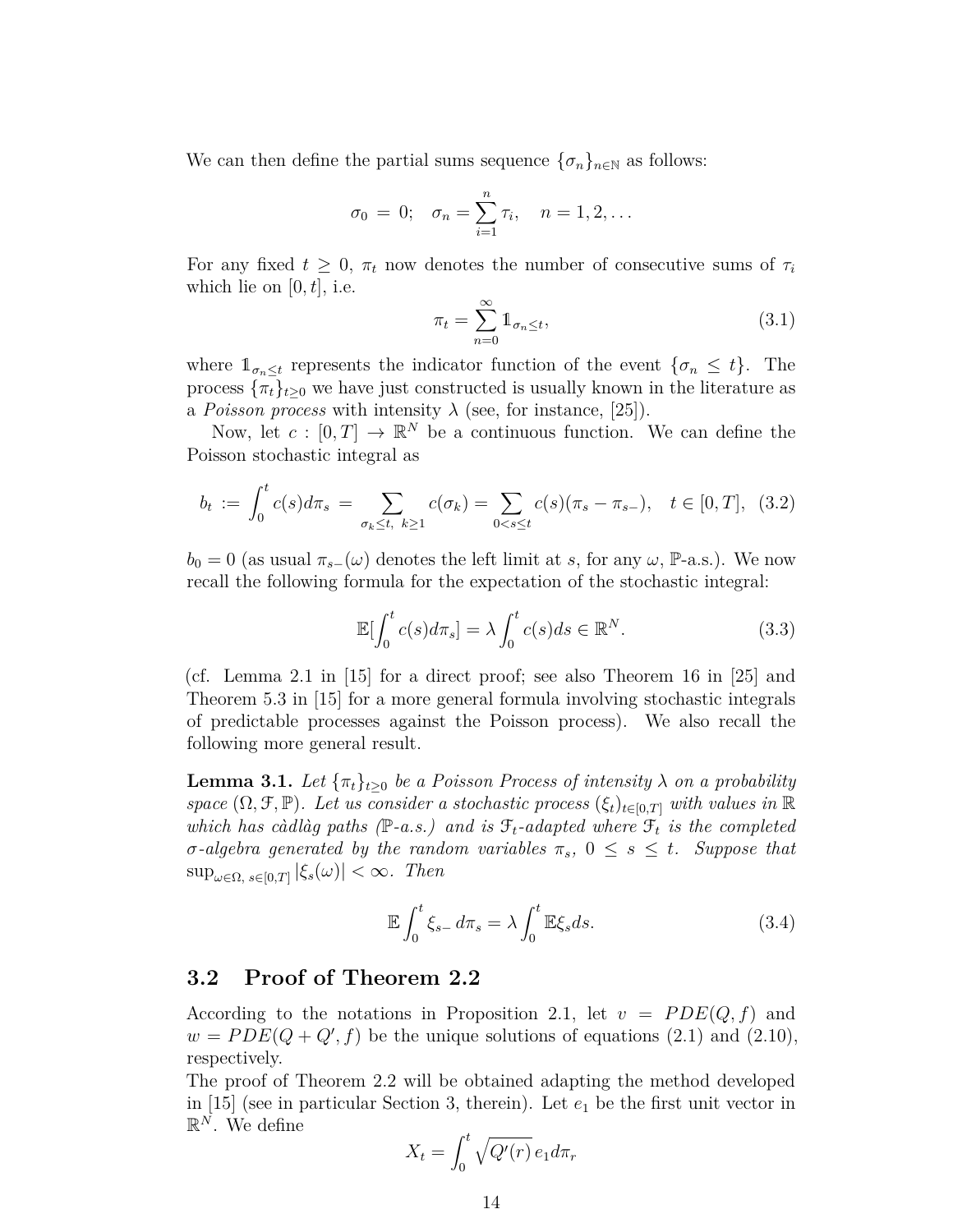where  $\sqrt{Q'(t)}$  is the unique  $N \times N$  symmetric non-negative definite square root of  $Q'(t)$  and  $\{\pi_t\}_{t\geq 0}$  is a Poisson Process of intensity  $\lambda$  (cf. [\(3.2\)](#page-13-1)). The parameter  $\lambda$  will be chosen appropriately later on.

Recall that the solution  $v$  to  $(2.1)$  is given by

<span id="page-14-1"></span>
$$
v(t,z) = \int_0^t ds \int_{\mathbb{R}^N} [f(s, z + z')\mu_{s,t}(dz') \tag{3.5}
$$

where  $\mu_{s,t}$  is the Gaussian law of the stochastic integral  $I_{s,t} := \sqrt{2} \int_s^t \sqrt{Q(r)} \, dW_r$ (see the proof of Proposition [2.1\)](#page-8-5).

Let us fix  $\epsilon > 0$ . We notice that the shifted source  $f_{\epsilon}(t, z) := f(t, z - \epsilon X_t)$ (which also depends on  $\omega$ ; we have omitted to write such dependence on  $\omega$ ) is again in  $B_b(0,T; C_0^{\infty}(\mathbb{R}^N))$ . This is the reason why we have considered such a function space for the source. It precisely allows to take into account the time discontinuities coming from the jumps of the Poisson process.

For any fixed  $\omega$  in  $\Omega$ , Proposition [2.1](#page-8-5) readily gives that there exists a unique solution  $v_{\epsilon} = \text{PDE}(Q, f(t, z - \epsilon X_t))$ , depending on  $\epsilon$  and  $\omega$  as parameters, such that

$$
\sup_{(t,z)\in[0,T]\times\mathbb{R}^N}|v_{\epsilon}(t,z)| \leq T \sup_{(t,z)\in[0,T]\times\mathbb{R}^N}|f(t,z)|. \tag{3.6}
$$

Moreover, thanks to the invariance for translations of the  $L^p$ -norms, it follows from [\(2.9\)](#page-11-0) that

<span id="page-14-2"></span>
$$
||R(t)^* D^2 v_{\epsilon} R(t) ||_{L^p((0,T) \times \mathbb{R}^N, \mathfrak{m})} \leq C_p ||f_{\epsilon}||_{L^p((0,T) \times \mathbb{R}^N, \mathfrak{m})} = C_p ||f||_{L^p((0,T) \times \mathbb{R}^N, \mathfrak{m})}.
$$
\n(3.7)

By Equation [\(3.5\)](#page-14-1), we know that  $v_{\epsilon}$  is given by

$$
v_{\epsilon}(t,z) = \int_0^t ds \int_{\mathbb{R}^N} [f(s, z - \epsilon X_s + z') \mu_{s,t}(dz').
$$

For each  $z \in \mathbb{R}^N$ , the stochastic process  $(v_\epsilon(t, z))_{t \in [0,T]}$  has continuous paths (P-a.s.) and it is  $\mathcal{F}_t$ -adapted where  $\mathcal{F}_t$  is the completed  $\sigma$ -algebra generated by the random variables  $\pi_s$ ,  $0 \leq s \leq t$ .

For fixed  $z \in \mathbb{R}^N$ ,  $\epsilon > 0$ , let us introduce the process  $(v_{\epsilon}(t, z + \epsilon X_t))_{t \in [0,T]}$ which is given by

$$
v_{\epsilon}(t, z + \epsilon X_t) = \int_0^t ds \int_{\mathbb{R}^N} [f(s, z + \epsilon X_t - \epsilon X_s + z') \mu_{s,t}(dz').
$$

It is not difficut to check that it is  $\mathcal{F}_t$ -adapted and it has càdlàg paths.

Applying [\(2.2\)](#page-8-4) on each interval  $[\sigma_n, \sigma_{n+1} \wedge t)$ ,  $n \in \{0, \dots, \pi_t\}$  on which  $X_s$ is constant, one then derives that:

<span id="page-14-0"></span>
$$
v_{\epsilon}(t, z + \epsilon X_t) = \int_0^t \left( \text{tr}(Q(s)D^2 v_{\epsilon}(s, z + \epsilon X_s)) + f(s, z) \right) ds + \int_0^t g_{\epsilon}(s, z) d\pi_s,
$$
\n(3.8)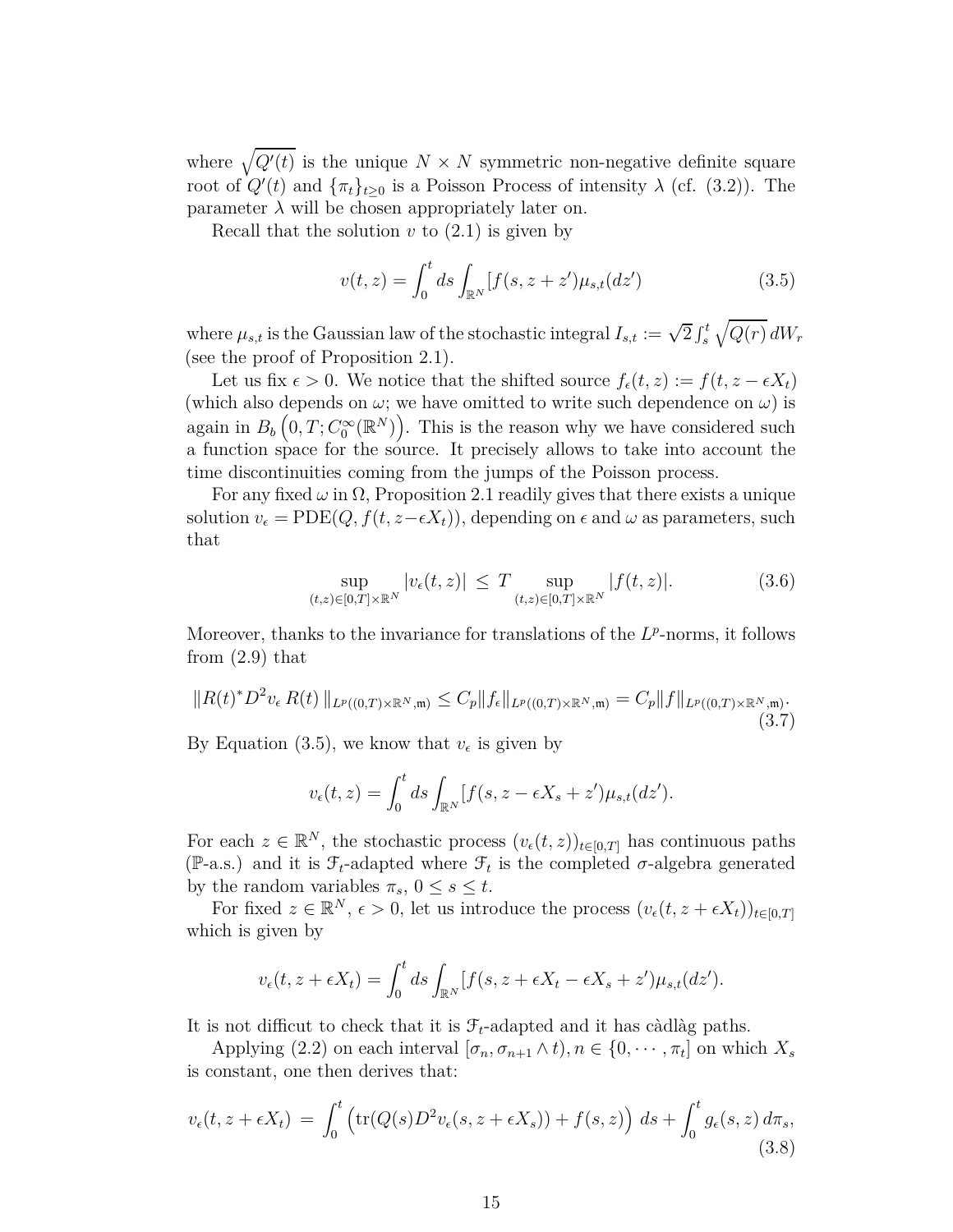where  $g_{\epsilon}(s, z) = v_{\epsilon}(s, z + \epsilon \sqrt{Q'(s)} e_1 + \epsilon X_{s-}) - v_{\epsilon}(s, z + \epsilon X_{s-})$  is precisely the contribution associated with the jump times. It is clear that  $g_{\epsilon}(s, z) \neq 0$  if and only if  $\pi_s$  has a jump at time *s*. We then have by Lemma [3.1:](#page-13-2)

$$
\mathbb{E}\int_0^t g_\epsilon(s,z)\,d\pi_s\,=\,\lambda\int_0^t \left(\bar{v}_\epsilon(s,z+\epsilon\sqrt{Q'(s)}\,e_1)-\bar{v}_\epsilon(s,z)\right)\,ds,\qquad(3.9)
$$

where  $\bar{v}_{\epsilon}(s, z) = \mathbb{E}[v_{\epsilon}(s, z + \epsilon X_s)].$  Let us denote

$$
l(t) := \sqrt{Q'(t)} e_1.
$$

Taking the expectation on both sides of equation [\(3.8\)](#page-14-0), we find out that  $\bar{v}_{\epsilon}$  is an integral solution of the following PDE:

<span id="page-15-0"></span>
$$
\partial_t \bar{v}_\epsilon(t,z) = \text{tr}(Q(t)D^2 \bar{v}_\epsilon(t,z)) + \lambda (\bar{v}_\epsilon(t,z + \epsilon l(t)) - \bar{v}_\epsilon(t,z)) + f(t,z), \tag{3.10}
$$

with zero initial condition. Remark that uniqueness of bounded continuous solutions to [\(3.10\)](#page-15-0) follows by the maximum principle, arguing as in the proof of Lemma 2.2 in [\[15\]](#page-24-0) (first one considers the case  $\lambda T \leq 1/4$  and then one iterates the procedure by steps of size  $1/(4\lambda)$ .

Moreover by [\(3.7\)](#page-14-2) we obtain (using also the Jensen inequality and the Fubini theorem)

$$
||R(t)^* D^2 \bar{v}_{\epsilon} R(t) ||_{L^p((0,T)\times \mathbb{R}^N, \mathfrak{m})}^p = \int_{(0,T)\times \mathbb{R}^N} |R(t)^* D^2 \bar{v}_{\epsilon}(t, z) R(t)|^p \mathfrak{m}(dt, dz)
$$
  
\n
$$
= \int_{(0,T)\times \mathbb{R}^N} |\mathbb{E}[R(t)^* D^2 v_{\epsilon}(t, z + \epsilon X_t) R(t)]|^p dz g(t) dt
$$
  
\n
$$
\leq \int_{[0,T]\times \mathbb{R}^N} \mathbb{E}[|R(t)^* D^2 v_{\epsilon}(t, z + \epsilon X_t) R(t)|^p] dz g(t) dt
$$
  
\n
$$
= \mathbb{E} \int_{[0,T]\times \mathbb{R}^N} |R(t)^* D^2 v_{\epsilon}(t, z + \epsilon X_t) R(t)|^p dz g(t) dt
$$
  
\n
$$
= \mathbb{E} \int_{[0,T]\times \mathbb{R}^N} |R(t)^* D^2 v_{\epsilon}(t, \bar{z}) R(t)|^p d\bar{z} g(t) dt
$$
  
\n
$$
\leq C_p^p ||f||_{L^p((0,T)\times \mathbb{R}^N, \mathfrak{m})}^p,
$$

using  $(3.7)$  for the last inequality  $(L^p\text{-estimate for the PDE with random})$ source). Choosing  $\lambda = \epsilon^{-2}$  we have from [\(3.10\)](#page-15-0)

<span id="page-15-1"></span>
$$
\partial_t \bar{v}_{\epsilon}(t,z) = \text{tr}(Q(t)D^2 \bar{v}_{\epsilon}(t,z)) + \epsilon^{-2} \left( \bar{v}(t,z + \epsilon l(t)) - \bar{v}_{\epsilon}(t,z) \right) + f(t,z), \tag{3.11}
$$

with zero initial condition and moreover

$$
||R(t)^* D^2 \bar{v}_{\epsilon} R(t) ||^p_{L^p((0,T)\times \mathbb{R}^N,\mathfrak{m})} \leq C_p^p ||f||^p_{L^p((0,T)\times \mathbb{R}^N,\mathfrak{m})}.
$$
 (3.12)

Now the idea is to apply again the same reasoning above to the equation [\(3.11\)](#page-15-1) with respect to  $\bar{v}_{\epsilon}$ , using  $f(t, z + \epsilon X_t)$  again with  $\lambda = \epsilon^{-2}$ . We obtain first a solution  $p_{\epsilon}$  to [\(3.11\)](#page-15-1) corresponding to  $f(t, z+\epsilon X_t)$  and then derive that

$$
w_{\epsilon}(t,z) = \mathbb{E}[p_{\epsilon}(t,z-\epsilon X_t)]
$$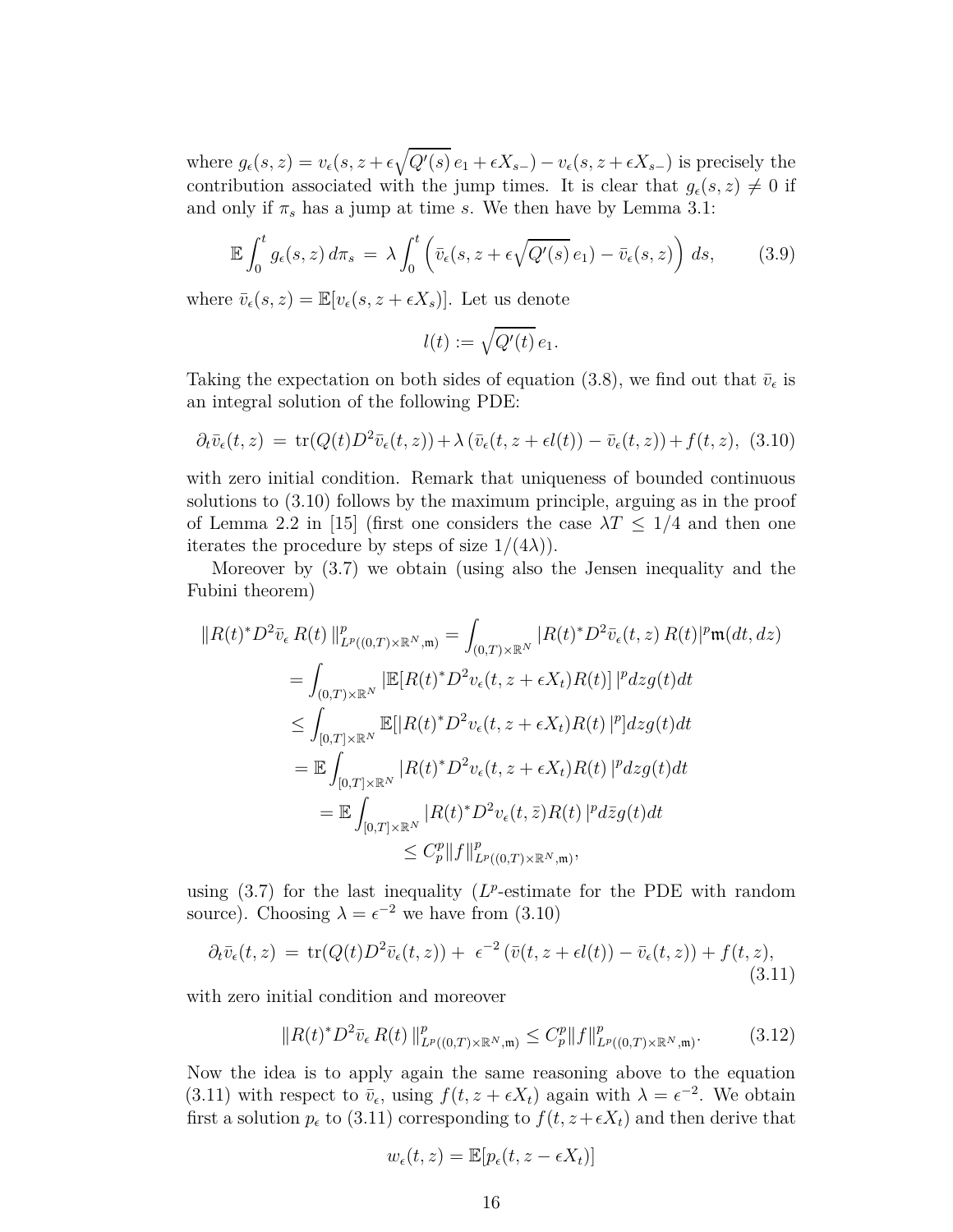is the unique bounded continuous (integral) solution  $w_{\epsilon}$  of the following problem:

<span id="page-16-2"></span>
$$
\begin{cases} \partial_t w_{\epsilon}(t,z) = \text{tr}(Q(t)D^2 w_{\epsilon}(t,z)) \\ + \epsilon^{-2} (w_{\epsilon}(t,z + \epsilon l(t)) - 2w_{\epsilon}(t,z) + w_{\epsilon}(t,z - \epsilon l(t))) + f(t,z), \\ w_{\epsilon}(0,z) = 0. \end{cases}
$$
(3.13)

The previous estimates still hold with  $w_{\epsilon}$  instead of  $v_{\epsilon}$ , i.e.,

<span id="page-16-1"></span><span id="page-16-0"></span>
$$
\sup_{(t,z)\in[0,T]\times\mathbb{R}^N}|w_{\epsilon}(t,z)| \leq T \sup_{(t,z)\in[0,T]\times\mathbb{R}^N}|f(t,z)|;\tag{3.14}
$$

$$
||R(t)^* D^2 w_{\epsilon} R(t) ||_{L^p((0,T)\times \mathbb{R}^N,\mathfrak{m})} \leq C_p ||f||_{L^p((0,T)\times \mathbb{R}^N,\mathfrak{m})}.
$$
 (3.15)

We would like now to let  $\epsilon$  goes to zero, possibly passing to a subsequence  $\epsilon_n \to 0$ , and prove that the associated limit *w* solves

<span id="page-16-3"></span>
$$
\begin{cases}\n\partial_t w(t,z) = \text{tr}(Q(t)D^2w(t,z)) + \langle D^2w(t,z)\sqrt{Q'(t)}e_1, \sqrt{Q'(t)}e_1 \rangle + f(t,z), \\
w(0,z) = 0\n\end{cases}
$$
\n(3.16)

and estimates [\(3.14\)](#page-16-0) and [\(3.15\)](#page-16-1) hold with  $w_{\epsilon}$  replaced by  $w$ .

To do so we will proceed by compactness. Namely, we are going to prove that the family of solutions  $w_{\epsilon}$  solving [\(3.13\)](#page-16-2), indexed by the parameter  $\epsilon$ , is equi-Lipschitz on any compact subset of  $[0, T] \times \mathbb{R}^N$  and the same holds for any derivative in space of  $w_{\epsilon}$ . Indeed, one can apply the finite difference operators with respect to *z* at any order in [\(3.13\)](#page-16-2). We recall that for a *smooth* function  $\phi: \mathbb{R}^N \to \mathbb{R}$ , the first finite difference  $\delta_{h,i}\phi$ ,  $i \in \{1, \dots, N\}$  of step  $h > 0$  in the direction  $e_i$  (*i*<sup>th</sup> basis vector) is given by

$$
\delta_{h,i}\phi(z) = \frac{\phi(z + he_i) - \phi(z)}{h}, \quad z \in \mathbb{R}^N.
$$

For a given multi-index  $\gamma \in \mathbb{N}^N$ , the *γ*-th order finite difference operator  $\delta_{h,\gamma}$ , is then defined, for any  $h > 0$ , through composition. Namely,

$$
\delta_{h,\gamma}\phi(z) = \delta_{h,1}^{\gamma_1} \delta_{h,2}^{\gamma_2} \dots \delta_{h,N}^{\gamma_N} \phi(z),
$$

where  $\delta_{h,i}^{\gamma_i}$  denotes the  $\gamma_i$ -th times composition of  $\delta_{h,i}$  with itself.

Since any spatial derivative of *f* belongs to  $B_b(0,T; C_0^{\infty}(\mathbb{R}^N))$ , using [\(3.14\)](#page-16-0) we deduce first that any finite difference of any order of  $w_{\epsilon}$  is bounded. Consequently,  $w_{\epsilon}$  is infinitely differentiable in space with bounded derivatives on  $[0, T] \times \mathbb{R}^N$ . Equation [\(3.13\)](#page-16-2), to be understood in its integral form similarly to [\(2.2\)](#page-8-4), then gives that those derivatives are themselves Lipschitz continuous in time (uniformly in the space variable). This precisely gives the equi-Lipschitz on any compact subset of  $[0, T] \times \mathbb{R}^N$  of the family  $w_{\epsilon}$  and of any spatial derivative of  $w_{\epsilon}$ .

We can now apply the Arzelà-Ascoli theorem to  $w_{\epsilon}$  showing the existence of a sub-sequence  $\{w_{\epsilon_n}\}_{n\in\mathbb{N}}$  which converges uniformly on any compact set to a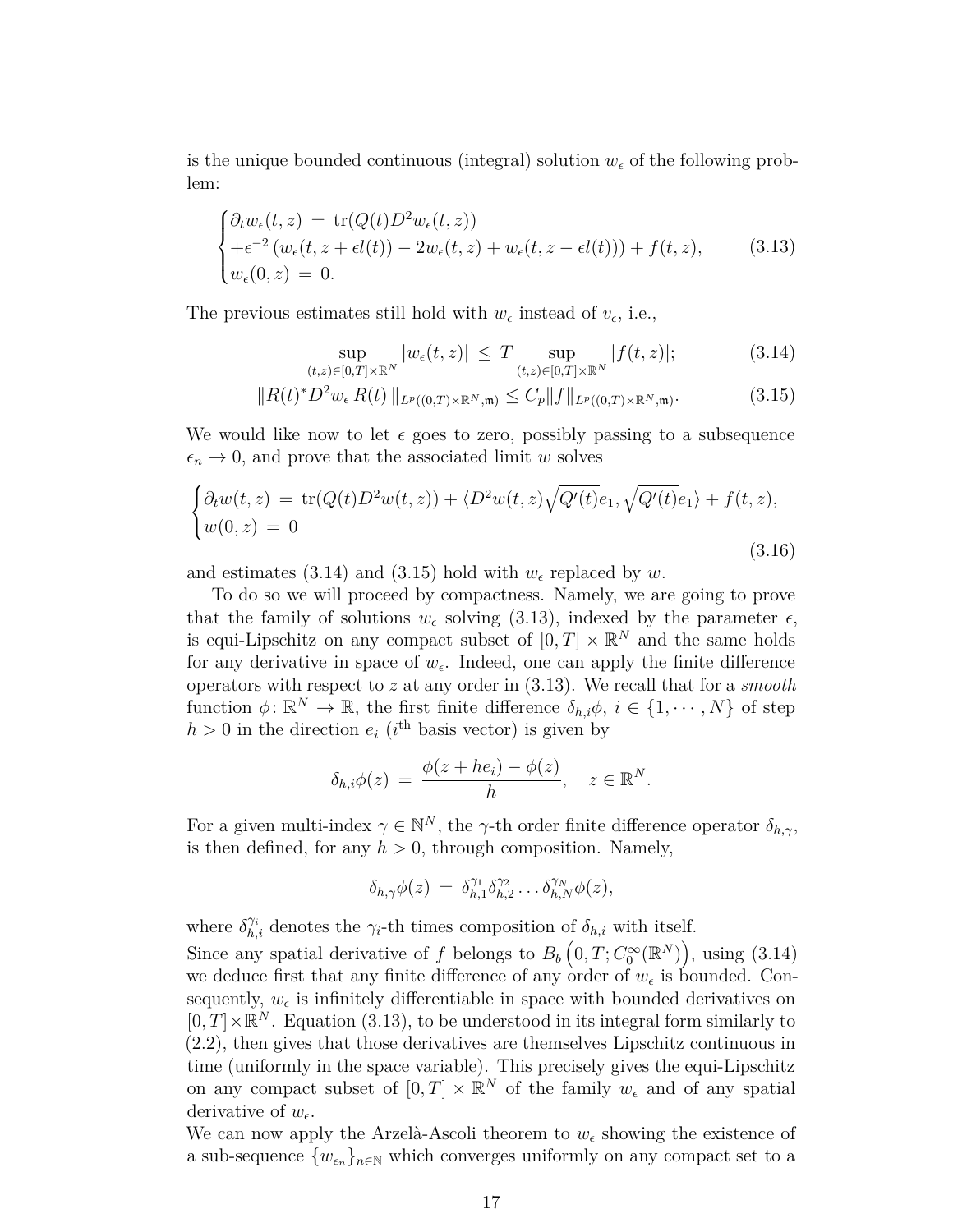function  $w: [0, T] \times \mathbb{R}^N \to \mathbb{R}$ . Similarly, any derivative in space of  $w_{\epsilon_n}$  tends to the respective derivatives of  $w$ , uniformly on the compact sets.

Passing to the limit as  $n \to \infty$  along the sequence  $(\epsilon_n)_n$  in equation [\(3.13\)](#page-16-2) (written in the integral form), we can then conclude that *w* solves [\(3.16\)](#page-16-3).

Moreover, estimates [\(3.14\)](#page-16-0) and [\(3.15\)](#page-16-1) holds with  $w_{\epsilon}$  replaced by *w*. Iterating the previous argument in *N* steps we finally prove that the unique solution *w* to

$$
\begin{cases} \partial_t w(t,z) = \text{tr}(Q(t)D^2w(t,z)) + \sum_{k=1}^N \langle D^2w(t,z)\sqrt{Q'(t)}e_k, \sqrt{Q'(t)}e_k \rangle + f(t,z), \\ w(0,z) = 0 \end{cases}
$$

(3.17) verifies estimates [\(3.14\)](#page-16-0) and [\(3.15\)](#page-16-1) with  $w_{\epsilon}$  replaced by *w*. The proof is complete. □

## <span id="page-17-0"></span>**4 Additional stability results in anisotropic Sobolev space and Schauder estimates**

In this section we extend the previous approach to derive the stability with respect to a second order perturbation of the OU operator in [\(1.7\)](#page-3-1) under the Kalman condition  $[K]$ . Here we consider also  $L^p$ -estimates involving the degenerate components of the OU operator and some associated Schauder estimates.

## 4.1 Anisotropic Sobolev spaces and maximal  $L^p$  regu**larity**

With the notations of Section [2.3](#page-10-0) we write  $z \in \mathbb{R}^N$  as  $z = (x, y) = (x, y_1, \dots, y_k)$ with  $x \in \mathbb{R}^{d_0}$ ,  $y_i \in \mathbb{R}^{d_i}$ ,  $i \in \{1, \dots, k\}$ ,  $\sum_{i=1}^k \mathfrak{d}_i = d_1$ .

Given  $\beta$  in  $(0, 1)$  and *i* in [1, k], we want to introduce the  $\beta$ -fractional Laplacian  $\Delta_{y_i}^{\beta}$  along the *component*  $y_i$ . To do so, we follow [\[10\]](#page-24-4) by considering the orthogonal projection  $p_i: \mathbb{R}^N \to \mathbb{R}^{\mathfrak{d}_i}$  such that  $p_i(z) = p_i((x, y)) = y_i$  and denoting its adjoint by  $E_i: \mathbb{R}^{a_i} \to \mathbb{R}^N$ .

We can now define the  $\beta$ -fractional Laplacian  $\Delta_{y_i}^{\beta}$  as:

$$
\Delta_{y_i}^{\beta} \phi(z) := \text{p.v.} \int_{\mathbb{R}^{\mathfrak{d}_i}} \left[ \phi(z + E_i w) - \phi(z) \right] \frac{dw}{|w|^{\mathfrak{d}_i + 2\beta}}, \quad z \in \mathbb{R}^N,
$$

for any sufficiently regular function  $\phi \colon \mathbb{R}^N \to \mathbb{R}$ .

Let *p* in  $(1, +\infty)$ , we recall that we have denoted by  $L^p((0, T) \times \mathbb{R}^N)$  the standard  $L^p$ -space with respect to the Lebesgue measure.

We can now define the appropriate anisotropic Sobolev space to state our results. For notational simplicity, let us denote

<span id="page-17-1"></span>
$$
\alpha_i := \frac{1}{1+2i}.\tag{4.1}
$$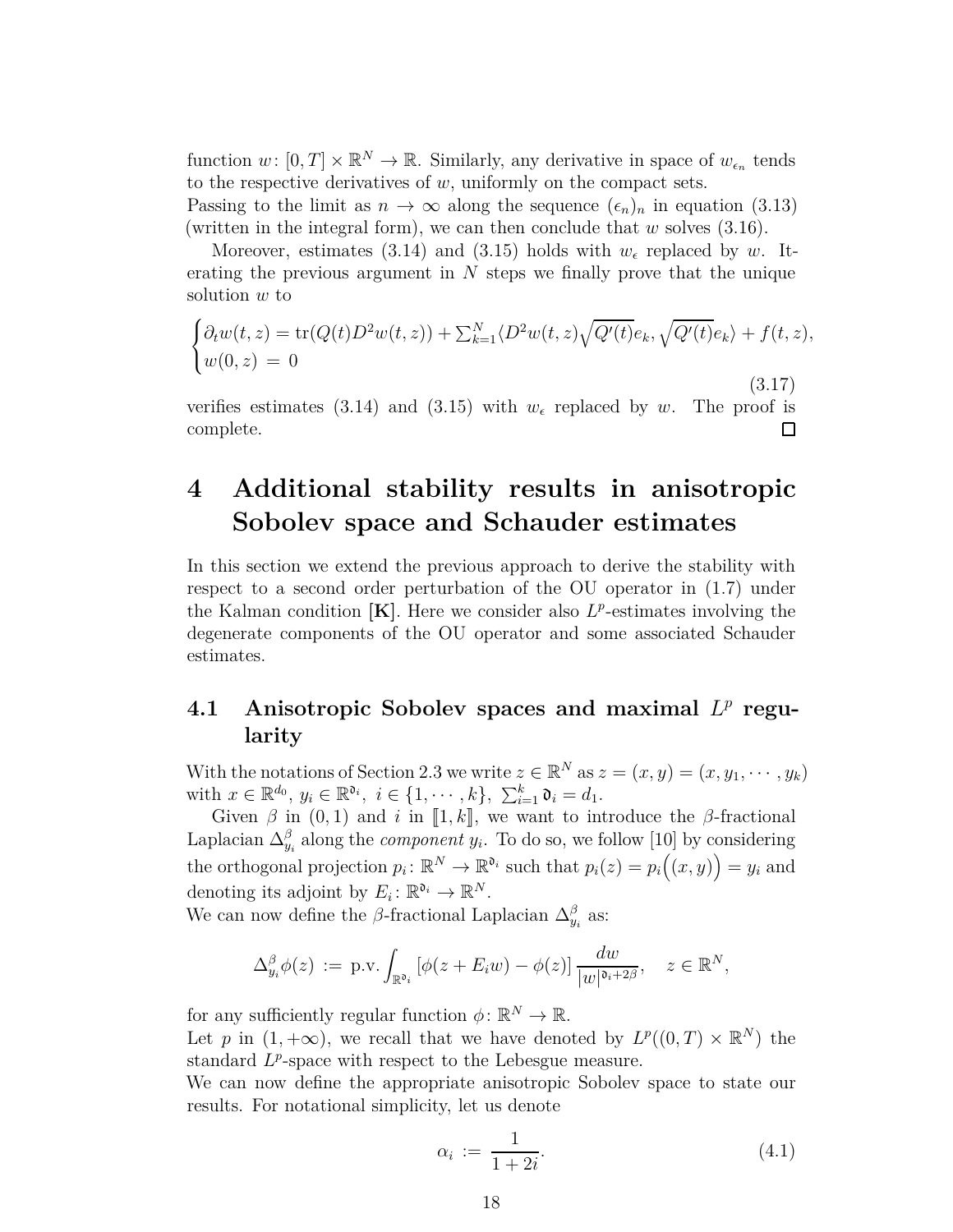Set now  $\alpha := (\alpha_1, \dots, \alpha_k) \in \mathbb{R}^k$ . The *homogeneous* space  $W^{2,p}_{\alpha}([0,T] \times \mathbb{R}^N)$  is composed by all the functions  $\varphi: [0, T] \times \mathbb{R}^N \to \mathbb{R}$  in  $L^p([0, T] \times \mathbb{R}^N)$  such that  $(t, z) \in [0, T] \times \mathbb{R}^N \mapsto \Delta_x \varphi(t, z) \in L^p([0, T] \times \mathbb{R}^N)$ , where  $\Delta_x \varphi$  is intended in distributional sense, and for any *i* in [1, k],  $\Delta_{y_i}^{\alpha_i} \varphi(t, z)$  is well defined for almost every (*t, z*) and

$$
\Delta_{y_i}^{\alpha_i} \varphi(t, z) := \Delta_{y_i}^{\alpha_i} \varphi(t, \cdot)(z) \text{ belongs to } L^p([0, T] \times \mathbb{R}^N).
$$

It is endowed with the natural *semi*-norm  $\|\varphi\|_{\dot{W}^{2,p}_{\alpha}}$  where

<span id="page-18-1"></span>
$$
\|\varphi\|_{\dot{W}_{\alpha}^{2,p}}^p = \|\Delta_x \varphi\|_{L^p}^p + \sum_{i=1}^k \|\Delta_{y_i}^{\alpha_i} \varphi\|_{L^p}^p. \tag{4.2}
$$

The thresholds in [\(4.1\)](#page-17-1) might seem awkward at first sight. They actually correspond to the indexes needed to get stability of the harmonic functions associated with the principal part of  $(1.7)$ , that is considering  $A_0$  consisting in the subdiagonal part of *A* only (i.e., considering [\(2.6\)](#page-10-4) when the diagonal elements and the strictly upper diagonal elements are equal to zero) along an associated dilation operator. Namely, setting

$$
L_0^{\text{ou}} f(z) = \text{Tr}(BD^2 f(z)) + \langle A_0 z, Df(z) \rangle, \quad z = (x, y) \in \mathbb{R}^{d_0 + d_1} = \mathbb{R}^N, \tag{4.3}
$$

so that  $A_0$ ,  $B$  satisfy [K], if  $(\partial_t - L_0^{\text{ou}})u(t, z) = 0$  then for all  $\lambda > 0$  ( $\partial_t$  –  $\mathcal{L}_0^{\text{ou}}\big)u\big(\delta_\lambda(t,z)\big) = 0$  where the dilation operator

$$
\delta_{\lambda}(t,z)=(\lambda^{1/2}t,\lambda x,\lambda^{1/3}y_1,\cdots,\lambda^{1/(1+2k)}y_k).
$$

precisely exhibits the exponents in [\(4.1\)](#page-17-1) for the degenerate components.

In [\[10\]](#page-24-4), see also [\[5\]](#page-23-3) and [\[21\]](#page-25-6) where time inhomogeneous coefficients are considered as well, it has been proven that if *A, B* satisfy **[K]** and the diagonal and the strictly upper diagonal elements of *A* in [\(2.6\)](#page-10-4) are equal to zero (i.e.,  $A = A_0$ ) then the following Sobolev estimates hold:

<span id="page-18-0"></span>
$$
||u||_{\dot{W}^{2,p}_{\alpha}} \le C_p ||f||_{L^p}, \tag{4.4}
$$

with  $C_p = C_p(\nu, A, d_0, d_1)$ , where again *u* is the unique bounded solution to the corresponding Cauchy problem [\(1.10\)](#page-3-0). In particular we get also the maximal smoothing effects w.r.t. the degenerate directions. Note that the solution *u* to [\(1.1\)](#page-1-0) verifies [\(4.4\)](#page-18-0). The specific structure assumed on *A* is actually due to the fact that for such matrices there is an underlying homogeneous space structure which makes easier to establish maximal regularity estimates (see e.g. [\[6\]](#page-24-12) in this general setting).

If *A, B* satisfy **[K]** with a general *A* as in [\(2.6\)](#page-10-4), having non zero strictly upper diagonal entries (non zero entries in the diagonal should not create difficulties) we believe that the approach in [\[3\]](#page-23-1) could extend to show that [\(4.4\)](#page-18-0) still holds in this general setting. However such estimates have not been, up to our best knowledge, proven yet.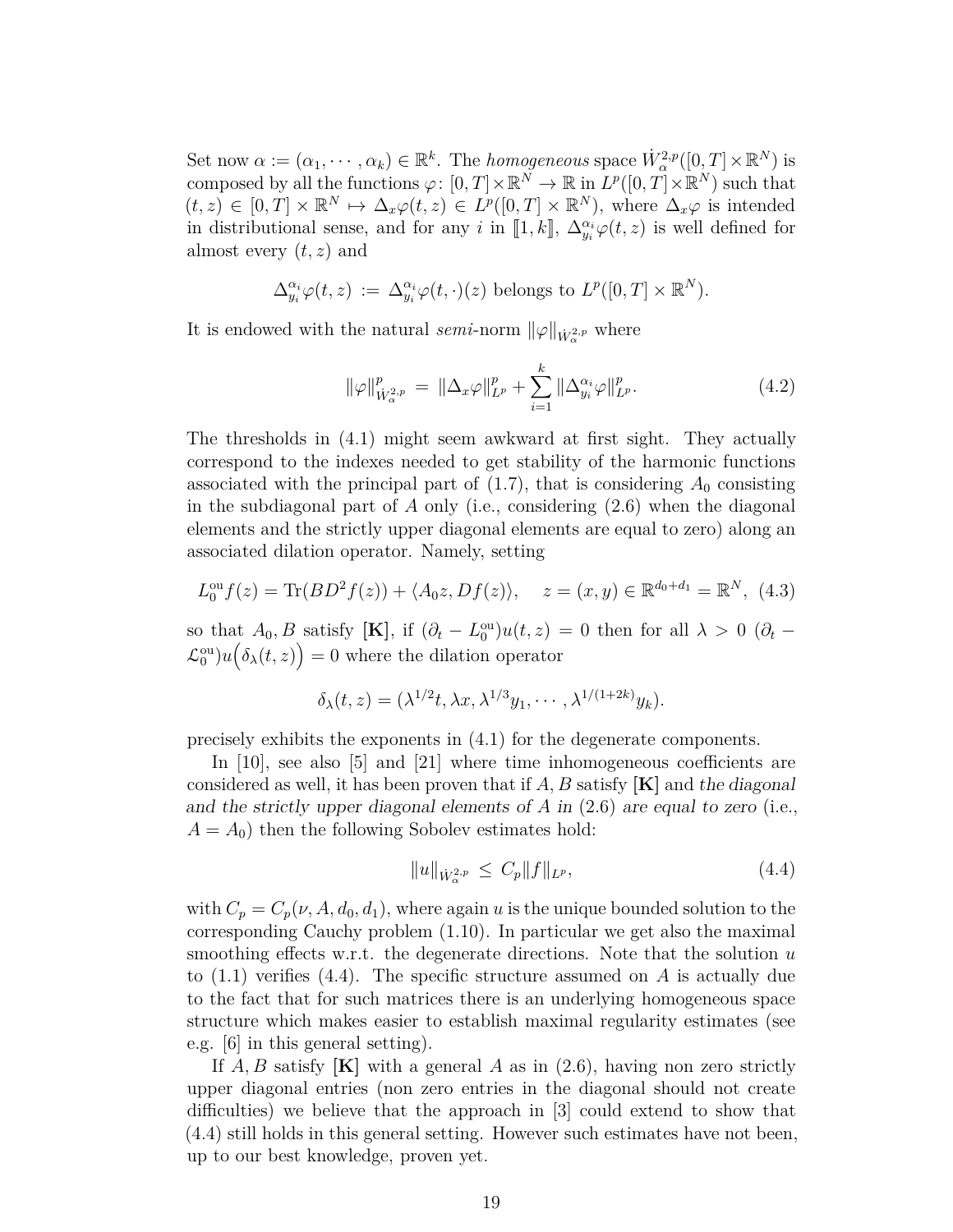*L p* **-estimates for the degenerate directions of special OU operators.** Setting, as in Section [1.1,](#page-5-3)  $u(t, z) = v(t, e^{tA}z)$  and since *u* solves [\(1.10\)](#page-3-0) we have that  $v$  in turn solves  $(1.17)$ . From the previous computations, setting  $B_I =$  $\int I_{d_0,d_0}$  0*d*<sub>0</sub>*,d*<sub>1</sub>  $0_{d_1, d_0}$   $0_{d_1, d_1}$  $\setminus$ and considering *A* as in [\[10\]](#page-24-4), with the diagonal and the strictly upper diagonal elements of *A* equal to zero in [\(2.6\)](#page-10-4), we derive

$$
||D_x^2 u||_{L^p((0,T)\times \mathbb{R}^N)} = ||B_I e^{tA^*} D^2 v(t, e^{tA} \cdot) e^{tA} B_I||_{L^p((0,T)\times \mathbb{R}^N)}
$$
  
 
$$
\leq C_p ||\tilde{f}(t, e^{tA} \cdot)||_{L^p((0,T)\times \mathbb{R}^N)}.
$$

On the other hand, for all  $i \in \{1, \dots, k\}$  and with  $\alpha_i$  as in [\(4.1\)](#page-17-1),

$$
\|\Delta_{y_i}^{\alpha_i}u\|_{L^p((0,T)\times\mathbb{R}^N)}^p
$$
\n
$$
= \int_0^T dt \int_{\mathbb{R}^N} dz \Big| \text{p.v.} \int_{\mathbb{R}^{\mathfrak{d}_i}} [u(t, z + E_i w) - u(t, z)] \frac{dw}{|w|^{\mathfrak{d}_i + 2\alpha_i}} \Big|^p
$$
\n
$$
= \int_0^T dt \int_{\mathbb{R}^N} dz \Big| \text{p.v.} \int_{\mathbb{R}^{\mathfrak{d}_i}} [v(t, e^{tA}(z + E_i w)) - v(t, e^{tA}z)] \frac{dw}{|w|^{\mathfrak{d}_i + 2\alpha_i}} \Big|^p
$$
\n
$$
= \int_0^T dt \int_{\mathbb{R}^N} dz \Big| \text{p.v.} \int_{\mathbb{R}^{\mathfrak{d}_i}} [v(t, z + e^{tA} E_i w)) - v(t, z)] \frac{dw}{|w|^{\mathfrak{d}_i + 2\alpha_i}} \Big|^p
$$
\n
$$
=: \|\Delta^{\alpha_i, i, A}v\|_{L^p((0,T)\times\mathbb{R}^N)}^p,
$$

using that  $Tr(A) = 0$ . Hence, setting

$$
\|\Delta^{\alpha_0,0,A}v\|_{L^p((0,T)\times\mathbb{R}^N)}^p := \|\text{Tr}\left(B_I e^{tA^*} D^2 v(t,e^{tA}\cdot) e^{tA} B_I\right)\|_{L^p((0,T)\times\mathbb{R}^N)}^p
$$
  
= 
$$
\|\text{Tr}\left(B_I e^{tA^*} D^2 v e^{tA} B_I\right)\|_{L^p((0,T)\times\mathbb{R}^N)}^p,
$$

we get from the definition  $(4.2)$  that the estimate  $(4.4)$  rewrites in term of  $v$ as:

<span id="page-19-0"></span>
$$
||v||_{\dot{W}^{2,p,A}_{\alpha}}^p := \sum_{i=0}^k ||\Delta^{\alpha_i,i,A}v||_{L^p((0,T)\times\mathbb{R}^N)}^p \leq \tilde{C}_p ||f||_{L^p((0,T)\times\mathbb{R}^N)}^p \tag{4.5}
$$

with  $\tilde{C}_p = C_p^p$ . We now want to prove that for *w* solving [\(1.20\)](#page-6-0), namely

$$
\begin{cases} \partial_t w(t,z) = \mathrm{Tr} \Big( e^{tA} B e^{tA^*} D^2 w(t,z) \Big) + \mathrm{Tr} \Big( e^{tA} S(t) e^{tA^*} D^2 w(t,z) \Big) \\qquad \qquad + \tilde{f}(t,z), \ (t,z) \in (0,T) \times \mathbb{R}^N, \\ w(0,z) = 0, \ z \in \mathbb{R}^N, \end{cases}
$$

it also holds that

<span id="page-19-1"></span>
$$
||w||_{\dot{W}^{2,p,A}_{\alpha}}^p := \sum_{i=0}^k ||\Delta^{\alpha_i,i,A}w||_{L^p((0,T)\times\mathbb{R}^N)}^p \leq \tilde{C}_p ||f||_{L^p((0,T)\times\mathbb{R}^N)}^p, \tag{4.6}
$$

with the same constants  $\tilde{C}_p$  as in [\(4.5\)](#page-19-0). This can be done through the previous perturbative approach of Section [3.2](#page-13-0) employed to prove Theorem [2.2,](#page-12-0)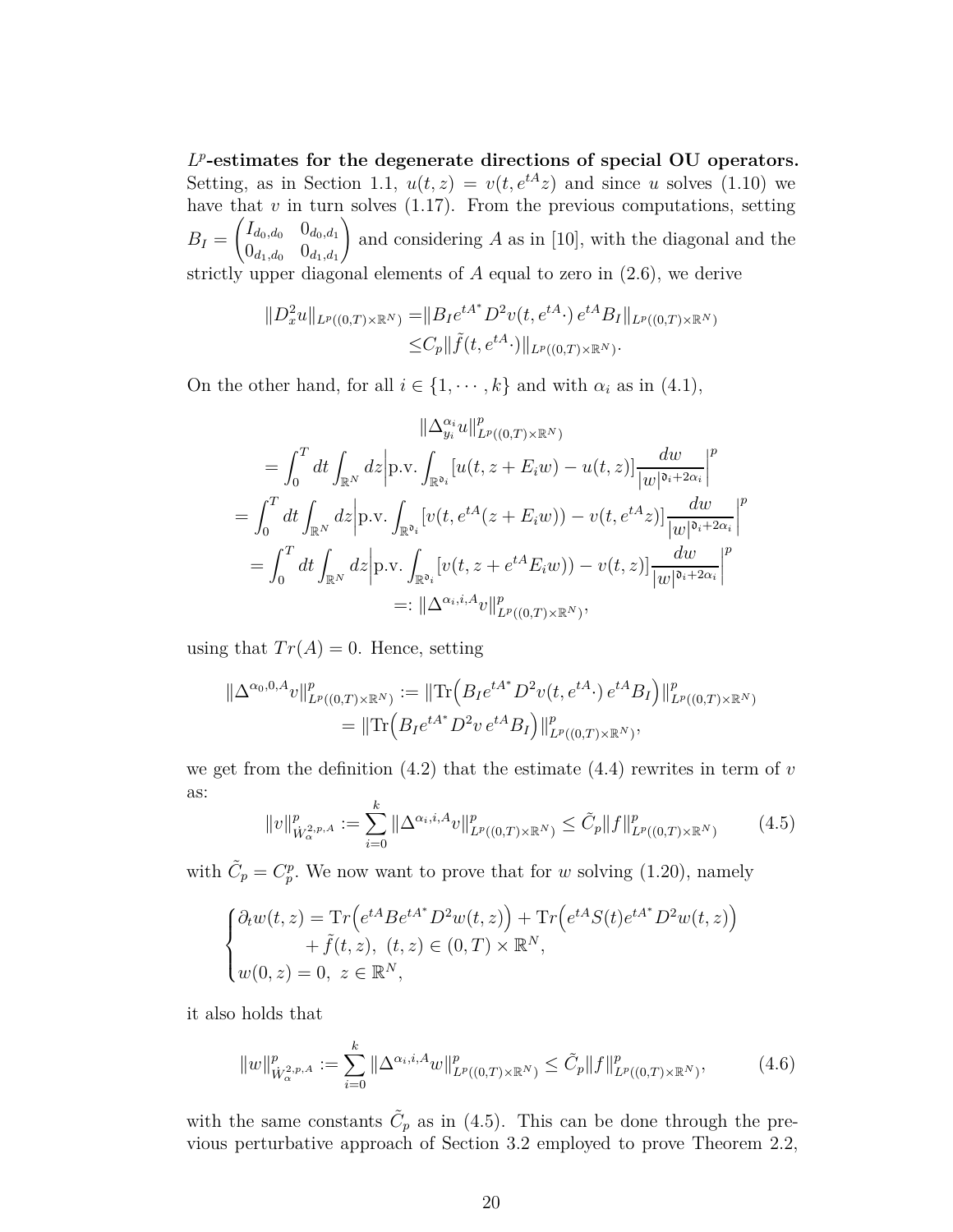which actually gives the expected control for the second order derivatives contribution of the semi-norm  $\|\cdot\|_{\dot{W}^{2,p,A}_{\alpha}}$ .

For the other contributions and with the notations of Section [3.2,](#page-13-0) with  $Q'(s) = e^{sA}S(s)e^{sA^*}$  and with *m* which is the Lebesgue measure on  $[0, T] \times \mathbb{R}^N$ (indeed in the present case  $g(t) = \det(e^{-At}) = 1$ , for all *t*) we would get

$$
\begin{split}\n\|\bar{v}_{\epsilon}\|_{\dot{W}_{\alpha}^{2,p,A}}^{p} &= \sum_{i=0}^{k} \|\Delta^{\alpha_{i},i,A}\bar{v}_{\epsilon}\|_{L^{p}((0,T)\times\mathbb{R}^{N})}^{p} = \sum_{i=0}^{k} \int_{(0,T)\times\mathbb{R}^{N}} |\Delta^{\alpha_{i},i,A}\bar{v}_{\epsilon}(t,z)|^{p}dzdt \\
&= \sum_{i=0}^{k} \int_{(0,T)\times\mathbb{R}^{N}} |\mathbb{E}[\Delta^{\alpha_{i},i,A}v_{\epsilon}(t,z+\epsilon X_{t})]|^{p}dzdt \\
&\leq \sum_{i=0}^{k} \int_{[0,T]\times\mathbb{R}^{N}} \mathbb{E}[|\Delta^{\alpha_{i},i,A}v_{\epsilon}(t,z+\epsilon X_{t})|^{p}]dzdt \\
&= \sum_{i=0}^{k} \mathbb{E} \int_{[0,T]\times\mathbb{R}^{N}} |\Delta^{\alpha_{i},i,A}v_{\epsilon}(t,z+\epsilon X_{t})|^{p}dzdt \\
&= \sum_{i=0}^{k} \mathbb{E} \int_{[0,T]\times\mathbb{R}^{N}} |\Delta^{\alpha_{i},i,A}v_{\epsilon}(t,\bar{z})|^{p}d\bar{z}dt \leq \tilde{C}_{p}||f||_{L^{p}((0,T)\times\mathbb{R}^{N})}^{p},\n\end{split}
$$

using for the last inequality that  $v_{\epsilon}$  also satisfies [\(4.5\)](#page-19-0) (similarly to what had been established in [\(3.7\)](#page-14-2)).

The same previous procedure and the final compactness argument then yields [\(4.6\)](#page-19-1). Setting eventually  $\tilde{u}(t, z) := w(t, e^{tA}z)$ , which is the unique integral solution (smooth in space) of

$$
\begin{cases} \partial_t u_S(t,z) = L_t^{\text{ou},S} u_S(t,z) + f(t,z), & (t,z) \in (0,T) \times \mathbb{R}^N, \\ u_S(0,z) = 0, & z \in \mathbb{R}^N, \end{cases}
$$

where  $L_t^{\text{ou},S}$  $t_t^{\text{out},\text{S}}$  introduced in  $(1.13)$  is the Ornstein-Uhlenbeck operator perturbed at second order, we derive that

$$
||u_S||_{\dot{W}^{2,p}_{\alpha}} \le C_p ||f||_{L^p}, \tag{4.7}
$$

with  $C_p$  as in [\(4.4\)](#page-18-0). We have thus extended the results of Theorem [1.1](#page-4-5) with the anisotropic Sobolev semi-norm in  $(4.2)$ . The estimate  $(4.4)$  is stable for a continuous, non-negative second order perturbation of the underlying degenerate Ornstein-Uhlenbeck operator.

### **4.2 Anisotropic Schauder estimates**

Following Krylov [\[12\]](#page-24-13), for some fixed  $\ell$  in  $\mathbb{N}_0 := \mathbb{N} \cup \{0\}$  and  $\beta$  in  $(0, 1]$ , we introduce for a function  $\phi \colon \mathbb{R}^N \to \mathbb{R}$  the Zygmund-Hölder semi-norm as

$$
[\phi]_{C^{\ell+\beta}} := \begin{cases} \sup_{|\vartheta|=\ell} \sup_{x\neq y} \frac{|D^{\vartheta}\phi(x)-D^{\vartheta}\phi(y)|}{|x-y|^{\beta}}, & \text{if } \beta \neq 1; \\ \sup_{|\vartheta|=\ell} \sup_{x\neq y} \frac{|D^{\vartheta}\phi(x)+D^{\vartheta}\phi(y)-2D^{\vartheta}\phi(\frac{x+y}{2})|}{|x-y|}, & \text{if } \beta = 1 \end{cases}
$$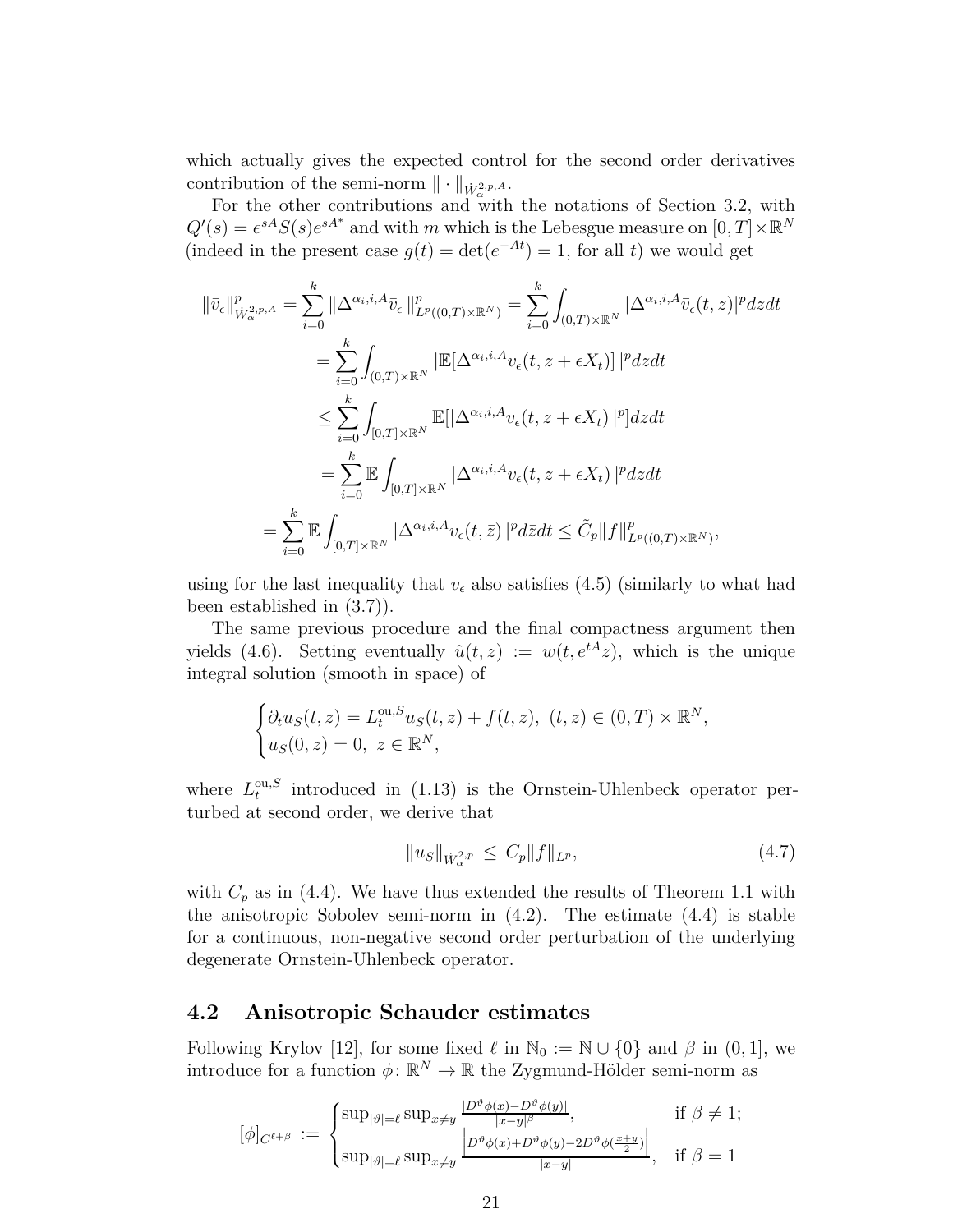(we are using usual multi-indices  $\vartheta$  for the partial derivatives). Consequently, the Zygmund-Hölder space  $C_b^{\ell+\beta}$  $b^{\ell+\beta}_b(\mathbb{R}^N)$  is the family of bounded functions  $\phi \colon \mathbb{R}^N \to \mathbb{R}$  such that  $\phi$  and its derivatives up to order  $\ell$  are continuous and the norm

$$
\|\phi\|_{C_b^{\ell+\beta}} := \sum_{i=0}^{\ell} \sup_{|\vartheta|=i} \|D^{\vartheta}\phi\|_{\infty} + [\phi]_{C^{\ell+\beta}} \text{ is finite.}
$$

We can now define the anisotropic Zygmund-Hölder spaces associated with the current setting and which again reflect the various scales already introduced in [\(4.1\)](#page-17-1). Let  $\gamma \in (0,3)$ , the space  $C_{b,d}^{\gamma}(\mathbb{R}^N)$  is the family of functions  $\phi \colon \mathbb{R}^N \to \mathbb{R}$ such that for any *i* in  $[0, k]$  and any  $z_0$  in  $\mathbb{R}^N$ , the real function

$$
w \in \mathbb{R}^{\mathfrak{d}_i} \to \phi(z_0 + E_i(w))
$$
 belongs to  $C_b^{\gamma/(1+2i)}(\mathbb{R}^{\mathfrak{d}_i})$ ,

with a norm bounded by a constant independent from  $z_0$ . In the above expression, we recall that the  $(E_i)_{i \in \{1, \dots, k\}}$  have been defined in the previous paragraph,  $\mathfrak{d}_0 = d_0$  and  $E_0$  is the embedding matrix from  $\mathbb{R}^{d_0}$  into  $\mathbb{R}^N$ . It is endowed with the norm

<span id="page-21-1"></span>
$$
\|\phi\|_{C_{b,d}^{\gamma}} := \sup_{z_0 \in \mathbb{R}^N} \|\phi(z_0 + E_0(\cdot))\|_{C_b^{\gamma}(\mathbb{R}^{\mathfrak{d}_0})} + \sum_{i=1}^k \sup_{z_0 \in \mathbb{R}^N} \|\phi(z_0 + E_i(\cdot))\|_{C_b^{\gamma/(1+2i)}(\mathbb{R}^{\mathfrak{d}_i})}.
$$
\n(4.8)

We denote by  $C_{b,d}^{\gamma}$  this function space because the regularity exponents reflect again the multi-scale features of the system; the norm could equivalently be defined through the corresponding spatial parabolic distance *d* defined as follows. For all  $z = (x, y), z' = (x', y') \in \mathbb{R}^N$ :

$$
d(z, z') := |x - x'| + \sum_{i=1}^{k} |y_i - y'_i|^{\frac{1}{1+2i}},
$$

where the exponents are again those who appeared in  $(4.1)$ .

Let  $f \in B_b\left(0, T; C_0^\infty(\mathbb{R}^N)\right)$ . Under [**K**], by the results of Lunardi [\[17\]](#page-24-5) it follows that the unique bounded solution of the Cauchy Problem [\(1.10\)](#page-3-0) (written in integral form) verifies the following anisotropic Schauder estimates

<span id="page-21-2"></span>
$$
||u||_{L^{\infty}((0,T),C^{2+\beta}_{b,d})} \leq C_{\beta} ||f||_{L^{\infty}((0,T),C^{\beta}_{b,d})}, \tag{4.9}
$$

for some constant  $C_\beta$  independent from  $f$ , i.e.,

<span id="page-21-0"></span>
$$
\sup_{0 \le t \le T} \|u(t, \cdot)\|_{C_{b,d}^{2+\beta}} \le C_{\beta} \sup_{0 \le t \le T} \|f(t, \cdot)\|_{C_{b,d}^{\beta}}.
$$
\n(4.10)

We again set as in the previous paragraph  $u(t, z) = v(t, e^{tA}z)$ 

$$
||u||_{L^{\infty}((0,T),C_{b,d}^{2+\beta})} = ||v(t,e^{tA}\cdot)||_{L^{\infty}((0,T),C_{b,d}^{2+\beta})} =: ||v||_{L^{\infty}((0,T),C_{b,d,A}^{2+\beta})}
$$
  
\n
$$
\leq C_{\beta} ||f||_{L^{\infty}((0,T),C_{b,d}^{\beta})} = C_{\beta} ||\tilde{f}(t,e^{tA}\cdot)||_{L^{\infty}((0,T),C_{b,d}^{\beta})} =: C_{\beta} ||\tilde{f}||_{L^{\infty}((0,T),C_{b,d,A}^{\beta})},
$$
  
\n(4.11)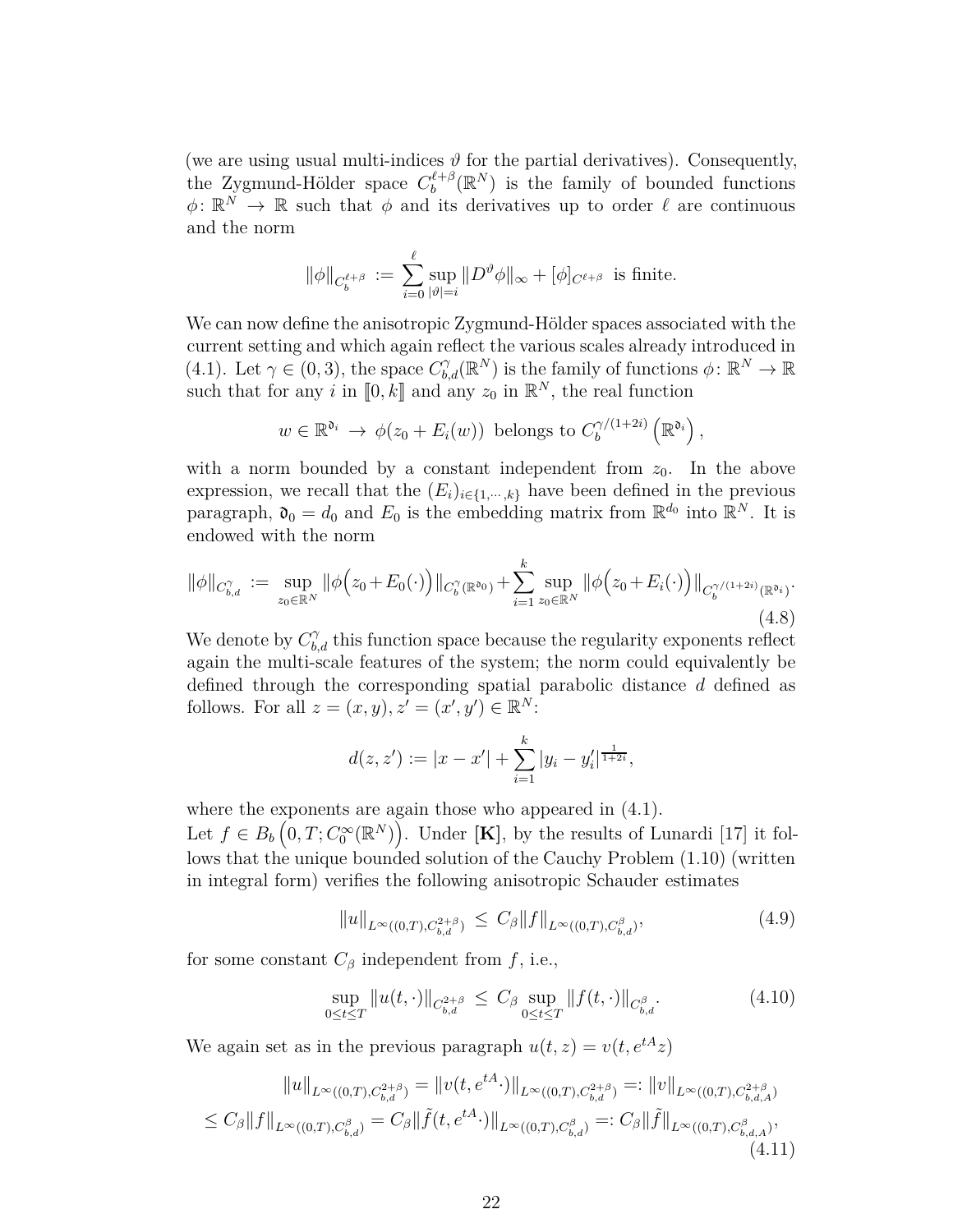denoting  $\tilde{f}(t, z) := f(t, e^{-tA}z)$ . We again want to prove as in Section 1.1 that for *w* solving [\(1.20\)](#page-6-0),

<span id="page-22-1"></span>
$$
||w||_{L^{\infty}((0,T),C^{2+\beta}_{b,d,A})} \leq C_{\beta} ||\tilde{f}||_{L^{\infty}((0,T),C^{\beta}_{b,d,A})}
$$
\n(4.12)

with the same constant  $C_\beta$  as in [\(4.11\)](#page-21-0). We proceed through the previous perturbative approach of Section [3.2.](#page-13-0) With the notations employed therein, we deduce that there exists a unique solution  $v_{\epsilon} = \text{PDE}(Q, \tilde{f}(t, z - \epsilon X_t)),$ depending also on  $\epsilon$  and  $\omega$  as parameters such that

$$
\sup_{(t,z)\in[0,T]\times\mathbb{R}^N}|v_{\epsilon}(t,z)| \leq T \sup_{(t,z)\in[0,T]\times\mathbb{R}^N}|\tilde{f}(t,z)|. \tag{4.13}
$$

By the translation invariance of the Hölder-norms, using also that  $X_t =$  $e^{tA}e^{-tA}X_t$ , it is not difficult to prove that, for any  $\omega$ , P-a.s.,

$$
\|\tilde{f}\|_{L^{\infty}((0,T),C^{\beta}_{b,d,A})} = \|\tilde{f}(\cdot,\cdot-\epsilon X_{\cdot})\|_{L^{\infty}((0,T),C^{\beta}_{b,d,A})}.
$$
\n(4.14)

Thus it also holds from [\(4.11\)](#page-21-0)

<span id="page-22-0"></span>
$$
||v_{\epsilon}||_{L^{\infty}((0,T), C^{2+\beta}_{b,d,A})} \leq C_{\beta} ||\tilde{f}||_{L^{\infty}((0,T), C^{\beta}_{b,d,A})}.
$$
\n(4.15)

Recalling now that  $\bar{v}_{\epsilon}(s, z) = \mathbb{E}[v_{\epsilon}(s, z + \epsilon X_s)]$  is an integral solution of

$$
\partial_t \bar{v}_{\epsilon}(t,z) = \operatorname{tr}(Q(t)D_z^2 \bar{v}_{\epsilon}(t,z)) + \lambda (\bar{v}_{\epsilon}(t,z + \epsilon l(t)) - \bar{v}_{\epsilon}(t,z)) + \tilde{f}(t,z),
$$

with zero initial condition, we write that for  $i \in \{1, \dots, k\}$ ,  $w, w' \in \mathbb{R}^{\mathfrak{d}_i}$ ,  $(t, z_0) \in [0, T] \times \mathbb{R}^N$ ,

$$
|\bar{v}_{\epsilon}(t, e^{At}(z_{0} + E_{i}(w)) - \bar{v}_{\epsilon}(t, e^{At}(z_{0} + E_{i}(w'))|
$$
  
\n
$$
\leq \mathbb{E}[|v_{\epsilon}(t, e^{At}(z_{0} + E_{i}(w)) + \epsilon e^{At}e^{-At}X_{t})
$$
  
\n
$$
-v_{\epsilon}(t, e^{At}(z_{0} + E_{i}(w')) + \epsilon e^{At}e^{-At}X_{t})|]
$$
  
\n
$$
\leq \mathbb{E}[[v_{\epsilon}(t, e^{At}(z_{0} + E_{i}(\cdot)))]_{C^{\frac{2+\beta}{1+2i}}}]|w - w'|^{\frac{2+\beta}{1+2i}}.
$$

Hence,

$$
[\bar{v}_{\epsilon}(t, e^{At}(z_0 + E_i(\cdot)))]_{C^{\frac{2+\beta}{1+2i}}} \leq \mathbb{E}[[v_{\epsilon}(t, e^{At}(z_0 + E_i(\cdot)))]_{C^{\frac{2+\beta}{1+2i}}}].
$$

We would get, similarly,

$$
[D_x^2 \bar{v}_{\epsilon}(t, e^{At}(z_0 + E_0(\cdot)))]_{C^{\beta}} \leq \mathbb{E}[[D_x^2 v_{\epsilon}(t, e^{At}(z_0 + E_0(\cdot)))]_{C^{\beta}}],
$$

and for all  $k \in \{1, 2\},\$ 

$$
||D_x^k \bar{v}_{\epsilon}(t, e^{At}(z_0 + E_0(\cdot)))||_{\infty} \le \mathbb{E}[||D_x^k v_{\epsilon}(t, e^{At}(z_0 + E_0(\cdot)))||_{\infty}].
$$

Summing those contributions, we thus derive from [\(4.8\)](#page-21-1), [\(4.11\)](#page-21-0) that:

$$
\|\bar{v}_{\epsilon}\|_{L^{\infty}((0,T),C^{2+\beta}_{b,d,A})} \leq \sup_{0 \leq t \leq T} \mathbb{E}[\|v_{\epsilon}(t,\cdot)\|_{C^{2+\beta}_{b,d,A})}] \leq C_{\beta} \|\tilde{f}\|_{L^{\infty}((0,T),C^{\beta}_{b,d,A})}, \quad (4.16)
$$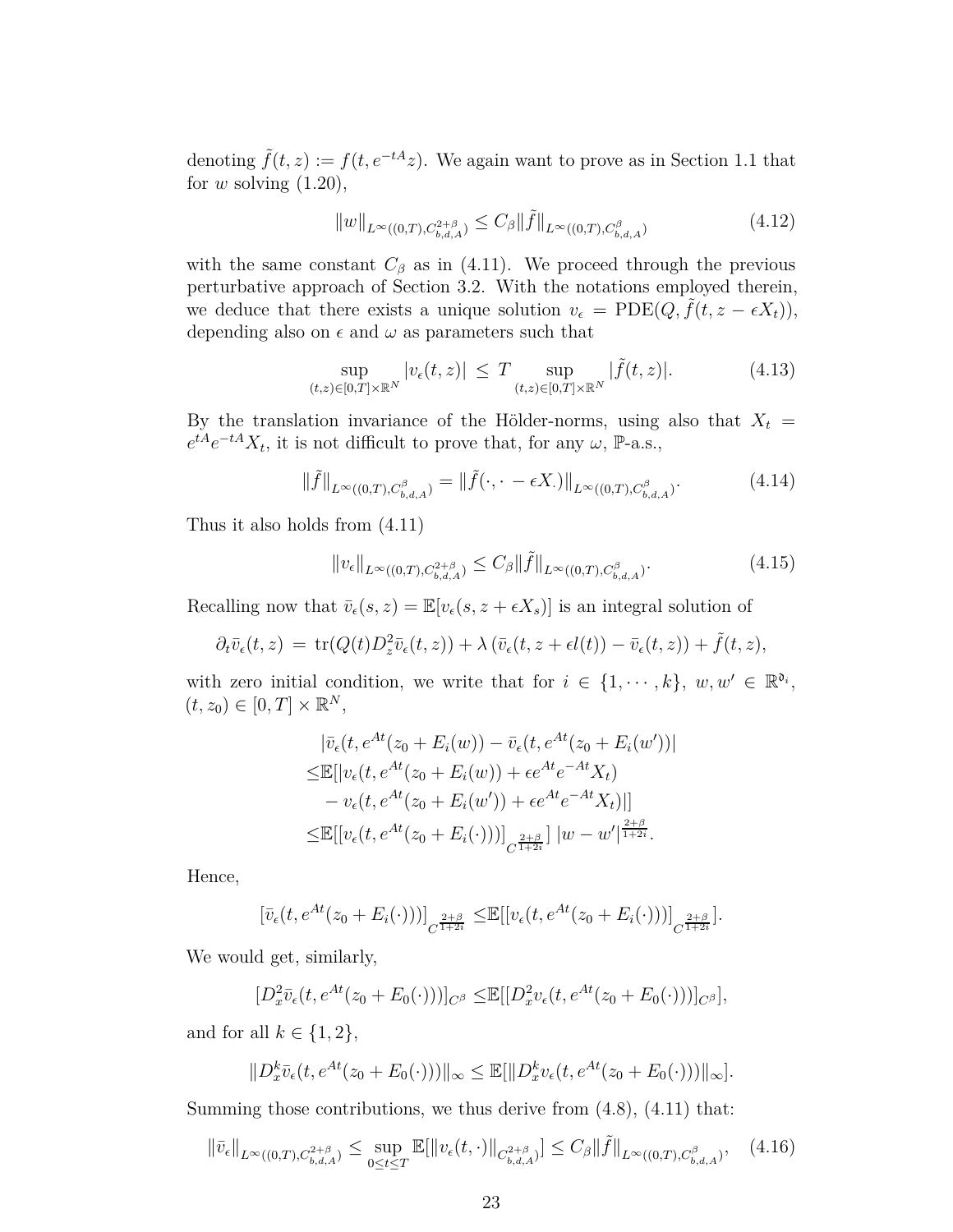using [\(4.15\)](#page-22-0) for the last inequality. Now, continuing as in Section 3.2, using also a compactness argument, one would derive that [\(4.12\)](#page-22-1) indeed holds.

Going backwards, setting  $\tilde{u}(t, z) := w(t, e^{tA}z)$ , we find that  $\tilde{u}$  is the unique (integral) solution  $u<sub>S</sub>$  to [\(1.14\)](#page-4-1); we finally derive that

<span id="page-23-4"></span>
$$
||u_S||_{L^{\infty}((0,T), C^{2+\beta}_{b,d})} \leq C_{\beta} ||f||_{L^{\infty}((0,T), C^{\beta}_{b,d})}, \tag{4.17}
$$

where  $C_\beta$  is the same constant as in [\(4.9\)](#page-21-2). Estimate [\(4.17\)](#page-23-4) provides the extension of Theorem [1.1](#page-4-5) for the anisotropic Schauder estimates.

**Remark 4.1.** Let us mention that for the perturbative method to work, roughly speaking, few properties were actually needed on the underlying norm. Namely, we used the translation invariance and some kind of commutation between the norm (or a function of the norm in the  $L^p$ -case) and expectation. Hence, this approach could possibly be applied to a much wider class of estimates in other function spaces (like e.g. Besov spaces). This will concern further research.  $\Box$ 

## **Acknowledgment**

For the first author, the work was supported by a public grant (2018−0024H) as part of the FMJH project. For the second author, the article was prepared within the framework of the HSE University Basic Research Program. The third author has been partially supported by GNAMPA of the Istituto Nazionale di Alta Matematica (INdAM).

## <span id="page-23-2"></span>**References**

- [1] F. Bouchut. *Hypoelliptic regularity in kinetic equations*. J. Math. Pures Appl., 81 (2002), 1135–1159.
- <span id="page-23-0"></span>[2] M. Bramanti, M. C. Cerutti, and M. Manfredini. *L p -estimates for some ultraparabolic operators with discontinuous coefficients.* J. Math. Anal. Appl, 200–2 (1996), 332–354.
- <span id="page-23-1"></span>[3] M. Bramanti, G. Cupini, E. Lanconelli, and E. Priola. *Global L p estimates for degenerate Ornstein-Uhlenbeck operators.* Math. Z., 266(4) (2010), 789–816.
- [4] P-E. Chaudru de Raynal and S. Menozzi. *Regularization effects of a noise propagating through a chain of differential equations: an almost sharp result*. [arXiv:1710.03620.](http://arxiv.org/abs/1710.03620) To appear in Trans. American Math. Soc.: https://doi.org/10.1090/tran/7947 (2017).
- <span id="page-23-3"></span>[5] Z.Q. Chen, X. Zhang. *Propagation of regularity in L p -spaces for Kolmogorov-type hypoelliptic operators.* J. Evol. Equ., 19(4) (2019), 1041-1069.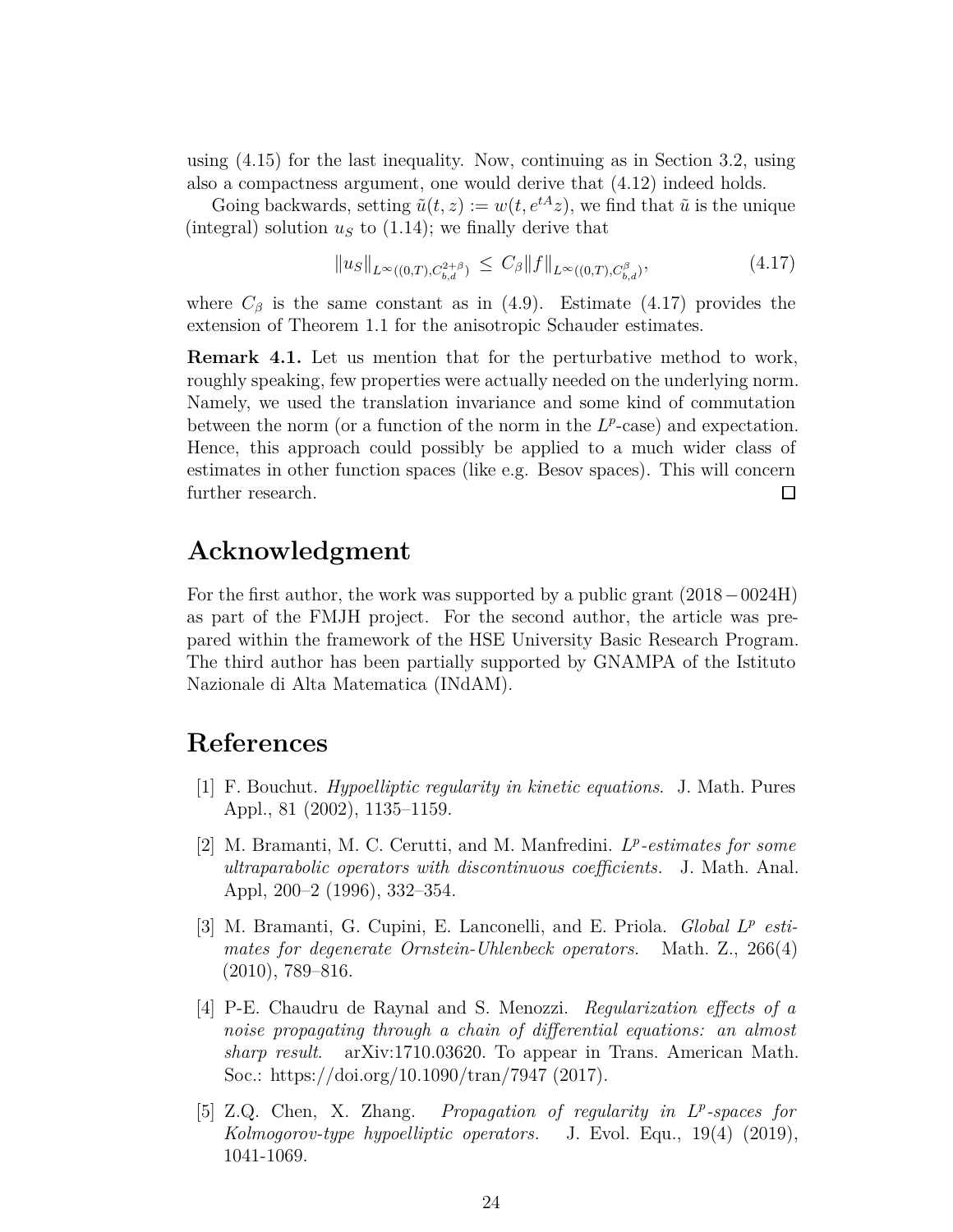- <span id="page-24-12"></span>[6] R. Coifman and G. Weiss. *Analyse Harmonique non-commutative sur certains espaces homogènes*, volume 242. Springer, Lecture Notes in Math., 1971.
- <span id="page-24-11"></span><span id="page-24-8"></span>[7] G. Da Prato, A. Lunardi. *On the Ornstein-Uhlenbeck operator in spaces of continuous functions.* J. Funct. Anal. 131-1 (1995), 94-114.
- [8] F. Delarue and S. Menozzi. *Density estimates for a random noise propagating through a chain of differential equations.* J. Funct. Anal., 259-6 (2010), 1645–1681.
- <span id="page-24-2"></span>[9] L. Hörmander. *Hypoelliptic second order differential equations.* Acta Math. 119 (1967), 147–171, 1967.
- <span id="page-24-4"></span>[10] L. Huang, S. Menozzi, and E. Priola. *L p estimates for degenerate nonlocal Kolmogorov operators.* J. Math. Pures Appl. (9) 121 (2019), 162– 215.
- <span id="page-24-13"></span><span id="page-24-1"></span>[11] A. N. Kolmogorov. *Zufällige Bewegungen (zur Theorie der Brownschen Bewegung)*. Ann. of Math. 2-35 (1934), 116–117.
- <span id="page-24-9"></span>[12] N. V. Krylov. *Lectures on elliptic and parabolic equations in Hölder spaces*, volume 12 of Graduate Studies in Mathematics. AMS, 1996.
- [13] N. V. Krylov and E. Priola, *Elliptic and parabolic second-order PDEs with growing coefficients.* Comm. Partial Differential Equations, 35 (2010), 1-22.
- <span id="page-24-3"></span>[14] N. V. Krylov, *Parabolic equations in L p -spaces with mixed norms.* Algebra i Analiz. 14 (2002), 91-106 in Russian; English translation in St. Petersburg Math. J. 14 (2003), 603-614.
- <span id="page-24-0"></span>[15] N. V. Krylov and E. Priola. *Poisson stochastic process and basic Schauder and Sobolev estimates in the theory of parabolic equations.* Arch. Ration. Mech. Anal., 225 (2017), 1089–1126.
- <span id="page-24-10"></span>[16] E. Lanconelli and S. Polidoro. *On a class of hypoelliptic evolution operators.* Rend. Sem. Mat. Univ. Politec. Torino, 52 (1994), 29–63. Partial differential equations, II (Turin, 1993).
- <span id="page-24-5"></span>[17] A. Lunardi. *Schauder estimates for a class of degenerate elliptic and parabolic operators with unbounded coefficients in*  $\mathbb{R}^n$ . Ann. Scuola Norm. Sup. Pisa Cl. Sci. (4), 24 (1997), 133–164.
- <span id="page-24-6"></span>[18] L. Marino. *Schauder estimates for degenerate stable Kolmogorov equations.* Bull. Sci. Math., 162 (2020), 102885, 98 pp.
- <span id="page-24-7"></span>[19] L. Marino. *Schauder estimates for degenerate Lévy Ornstein-Uhlenbeck operators.* Journal of Mathematical Analysis and Applications, 500 (2021), 125168, 37 pp.